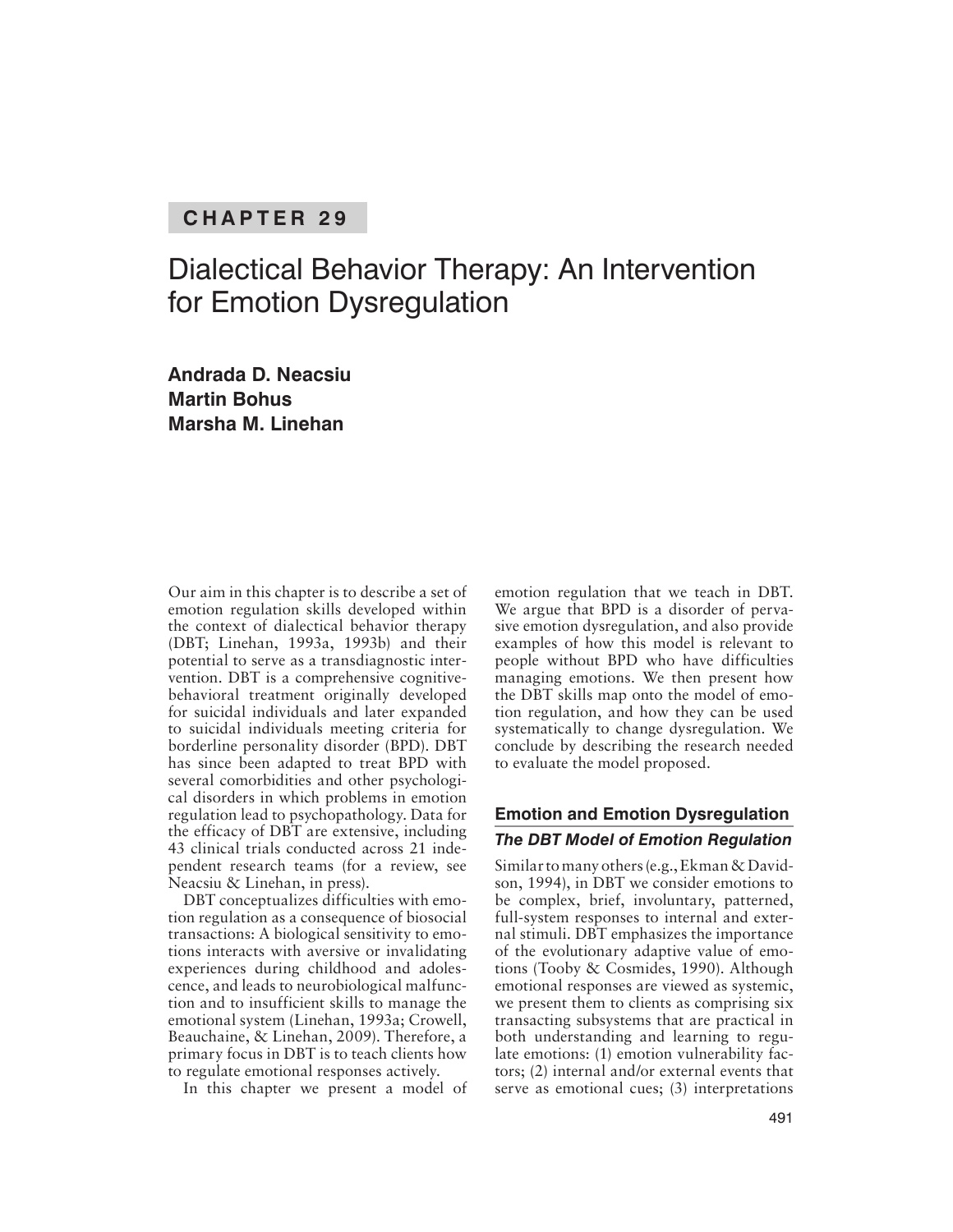of cues; (4) emotional response tendencies, including physiological responses, cognitive processing, experiential responses, and action urges; (5) nonverbal– verbal expressive responses and actions; and (6) aftereffects of the initial emotion, including secondary emotions (see Linehan, 1993a).

Although the DBT emotion model was developed to serve a clinical population, it is interesting to note the similarities it has to the modal model of emotions that evolved in basic science (Gross & Thompson, 2007). Briefly, in the modal model, emotions originate from person–situation transactions that are relevant to one's goals and values. Such a situation acts as a cue and draws the individual's attention, gives rise to an appraisal of the event, and leads to an emotional response. This response is associated with behavioral displays and action tendencies, and is malleable, in that the course of the emotion is not fixed when it starts (Gross & Thompson, 2007).

Both the DBT and the modal model include the importance of attending to a cue within a relevant context, highlight appraisals as potentially influencing the course of the emotion and present how emotions directly affect context. Nevertheless, DBT places more emphasis on difficulties regulating the emotional response *after* it has already been initiated, especially when it is past the point at which it could be suppressed. Therefore, one difference between the models is that in DBT the emotional response is broken into experiential and expressive responses. Research supporting the importance of this distinction for clinical populations suggests that processes occurring after the emotional firing are key for psychopathology (Aldao, Nolen-Hoeksema, & Schweizer, 2010).

An additional difference is the inclusion of emotion vulnerability factors. The construct of *emotion vulnerability* refers to the effects of distal and proximal prior events on the initiation, course, and intensity of emotional responses. For example, individuals diagnosed with BPD who meet diagnostic criteria for co-occurring posttraumatic stress disorder (PTSD; a distal vulnerability factor) report significantly higher emotion dysregulation (Harned, Rizvi, & Linehan, 2010). Similarly, sufficient sleep (a proximal vulnerability factor) leads to less emotional intensity when compared to lack of sleep (Gujar, Yoo, Hu, & Walker, 2011).

In this chapter, we reorganize Linehan's original model (1993a) to be applicable to a wider range of disorders and to use terminology consistent with basic research models (Figure 29.1; Table 29.1). Briefly, in this model, emotions start within the context of a situation, where a cue grabs the individual's attention. The cue is appraised or interpreted, which triggers an emotional response that comprises biological– experiential changes (including urges or response tendencies) and expressions– actions changes (including body language, facial expression, and actions). All components are affected by proximal and distal emotion vulnerability



**FIGURE 29.1.** DBT extended model of emotion regulation. Adapted to be consistent with Gross and Thompson (2007).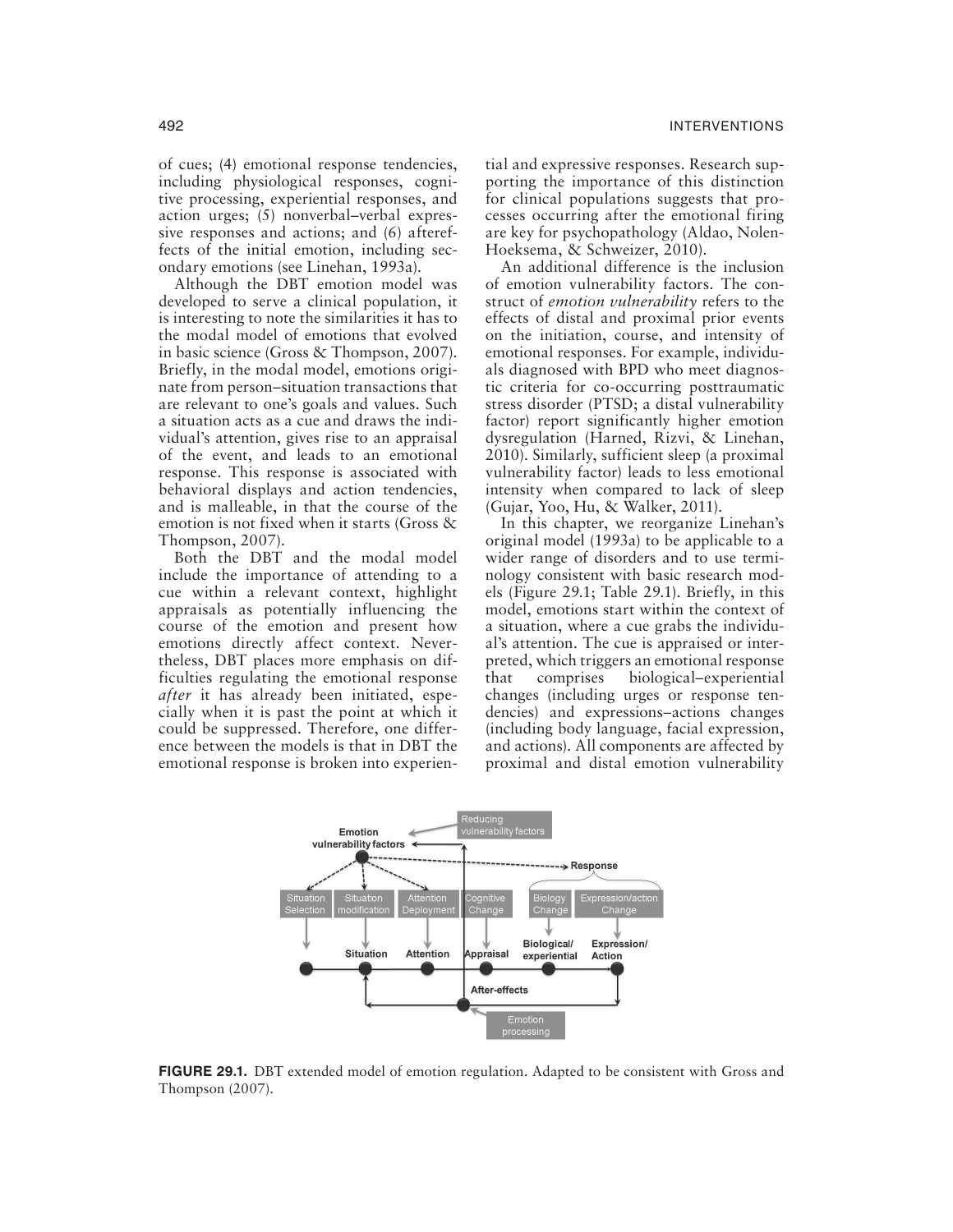| Emotion components                                            | Regulation strategies                                         | DBT skills                                                                                                    |
|---------------------------------------------------------------|---------------------------------------------------------------|---------------------------------------------------------------------------------------------------------------|
| A. Emotion Vulnerability Factors                              | Managing Vulnerability Factors<br>(Biological and Contextual) | Change Biological Sensitivity<br>(PLEASE skills)                                                              |
|                                                               |                                                               | <b>Accumulate Positives</b><br><b>Build Mastery</b><br>Cope Ahead by Covert Rehearsal<br>[Mindfulness Skills] |
| B. Situation (emotional cue)                                  | Situation Selection<br>Situation Modification                 | Problem Solving<br>Interpersonal Effectiveness Skills<br>[Mindfulness Skills]                                 |
| C. Attention                                                  | <b>Attention Deployment</b>                                   | Distract<br>Crisis Survival Skills<br>[Mindfulness Skills]                                                    |
| D. Appraisal                                                  | Cognitive Change                                              | Check the Facts<br>Reality Acceptance<br>[Mindfulness Skills]                                                 |
| E. Biological/Experiential<br>Response                        | Biological Change                                             | Change Physiology (TIP skills)<br>Self-Soothe<br>Half-Smile/Willing Hands<br>[Mindfulness Skills]             |
| F. Expression/Action Response                                 | Expression and Action Change                                  | Opposite Action<br>[Mindfulness Skills]                                                                       |
| G. Emotional After-Effects<br>(including emotional awareness) | <b>Emotional Processing</b>                                   | Identify and Label Emotions<br>[Mindfulness Skills]                                                           |

**TABLE 29.1. Emotion Regulation Tasks and Corresponding DBT Skills**

*Note.* See text for explanation of acronyms.

factors. The emotional response is followed by aftereffects, including secondary emotions.

To give an example: A depressed woman has a fight with her partner over house chores, followed by a night of poor sleep. Within the context of these *emotion vulnerability* factors, she walks into the kitchen and a pile of dirty dishes [situation] in the sink captures her *attention*. She *appraises* the situation by thinking "The dishes are dirty"; "I should have washed them"; and "I didn't so I'm a terrible wife." The emotion continues, with her heart beating faster, her body slumping lower; she has the urge to go to bed and hide under the covers [biological response– action urge] and she starts crying [expression– action response]. Her attention narrows [aftereffect] and, as she walks around the house, she sees the clothes [situation] she did not iron [appraisal], which refires her emotion of shame. She goes to bed and covers her head with the blanket

[action response] and subsequently becomes angry with herself [secondary emotion].

Figure 29.1 and Table 29.1 present types of strategies that can be used to change each emotion component. Like Davidson (1998) we contend that emotion regulation can be both automatic and effortful, and that regulatory processes are an integral part of emotional responding.

#### *Pervasive Emotion Dysregulation*

*Emotion dysregulation* is the inability, even when one's best efforts are applied, to change *in a desired way* emotional cues, experiences, actions, verbal responses, and/ or nonverbal expressions under normative conditions. Characteristics of emotion dysregulation include an excess of aversive emotional experiences, an inability to regulate intense physiological arousal, problems turning attention away from stimuli, cognitive distortions and failures in information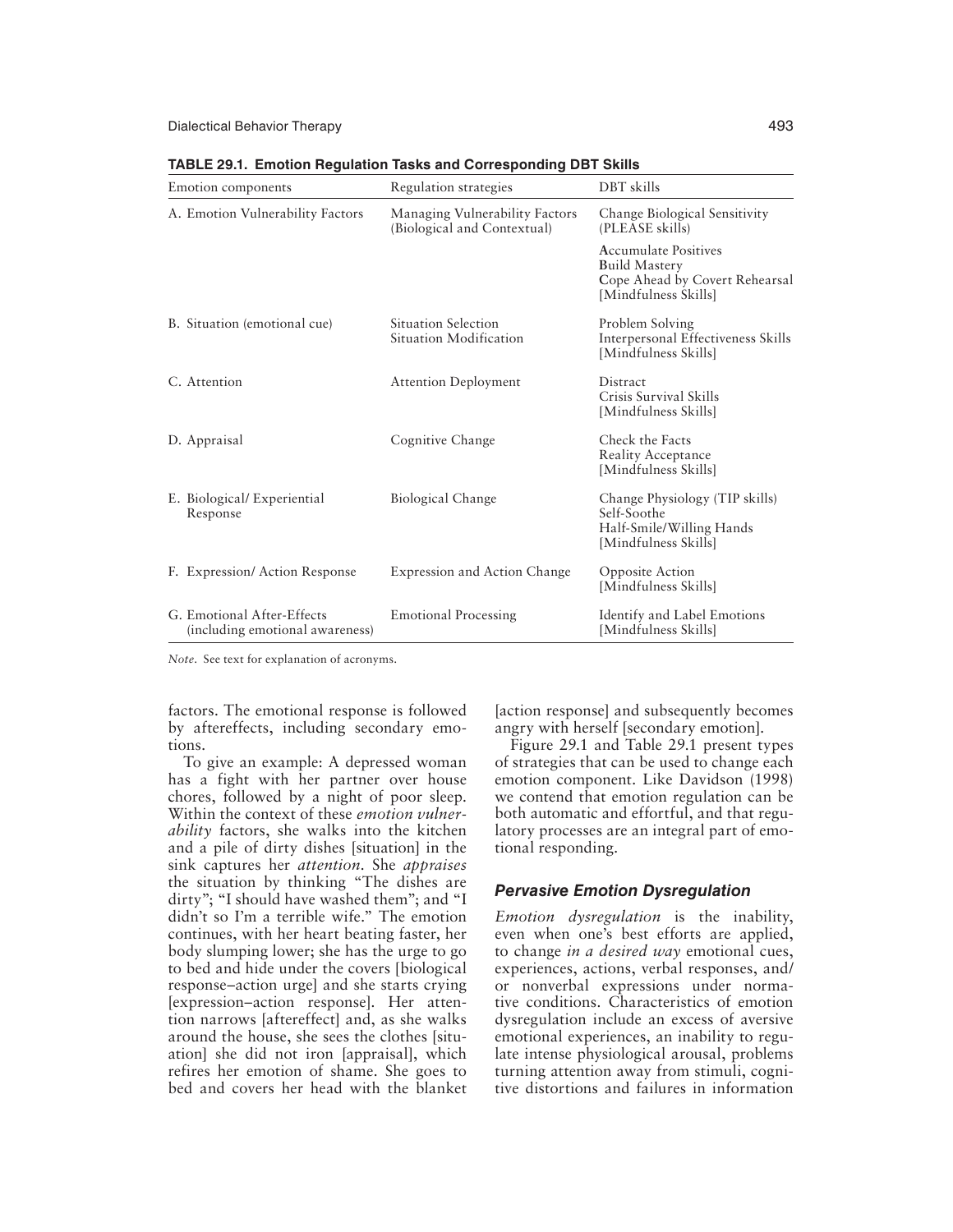processing, insufficient control of impulsive behaviors related to strong emotions, difficulties organizing and coordinating activities to achieve non-mood- dependent goals when emotionally aroused, and a tendency to "freeze" or dissociate under very high stress (Ray et al., 2006). *Pervasive emotion dysregulation* refers to an inability to regulate emotions that occurs across a wide range of emotions and situational contexts.

# **BPD: A Disorder of Pervasive Emotion Dysregulation**

#### *The Disorder*

BPD is a severe mental disorder with a serious dysregulation of the emotion system at its core. Clients show a characteristic pattern of instability in emotion regulation, impulse control, interpersonal relationship, and self-image. The often severe functional impairment leads to substantial treatment utilization and a mortality rate by suicide of almost 10%, which is 50% higher than the rate in the general population (American Psychiatric Association, 2001). BPD affects approximately 3% of the general population, up to 10% of outpatients treated for mental disorders, and up to 20% of inpatients (Trull, Jahng, Tomko, Wood, & Sher, 2010). Because of the severity of the disturbance and the intensive treatment use, clients with BPD constitute a disproportionately large subset of psychiatric patients, consuming considerably more mental health resources than most other psychiatric groups (Soeteman, Hakkaart- van Roijen, Verheul, & Busschbach, 2008).

#### *BPD as a Disorder of Emotion Regulation*

Based on clinical experience, Linehan (1993a) proposed that pervasive emotion dysregulation in BPD is caused by an interplay between biological (e.g., genetic, intrauterine factors; trauma to the biological system) vulnerability and aversive sociobiographical experiences. According to this biosocial theory, a child born with heightened biological sensitivity to emotional cues encounters emotionally aversive experiences (e.g., interpersonal violence, social rejection, emotional neglect, invalidation)

and consequently develops biological and psychological alterations of the emotion regulation system (Linehan, 1993a; Distel et al., 2011). The neurobiological alterations in the emotion circuitry manifest in adulthood as heightened emotional sensitivity (low threshold for recognition of/response to emotional stimuli), heightened reactivity (high amplitude of emotional responses), and a slow return to baseline after emotion induction (Linehan, 1993a; Crowell et al., 2009). The psychological alterations involve maladaptive or insufficient learning in how to understand, label, regulate, or tolerate emotional responses effectively. A BPD diagnosis is hypothesized to emerge from such biological alterations, coupled with insufficient knowledge about emotion regulation.

Existing evidence provides emerging support for this theory. First, 60% of clients with BPD report sexual abuse and severe interpersonal violence during childhood (Hernandez, Arntz, Gaviria, Labad, & Gutiérrez-Zotes, 2012; Bornovalova et al., 2013), which leads to significantly higher suicidality and emotion dysregulation (Harned et al., 2010). Second, animal research shows that traumatization during early life stages leads to morphological alterations of the central frontolimbic system and to behavioral and epigenetic modifications (Pryce & Feldon, 2003; Cirulli et al., 2009). Third, preliminary data connect genetic factors with the development of borderline features (Distel et al., 2009).

#### *Neurobiological Dysfunction in BPD*

Numerous studies have tested biological alterations in the emotion circuitry in BPD, with the majority of studies assessing reactivity and return to baseline. Findings are extensive and somewhat mixed; next, we present some highlights of this body of literature.

Functional and structural data support enhanced reactivity and slow return to baseline in BPD. In this population, volume reduction of the amygdala (Nunes et al., 2009) was correlated with amygdala hyperreactivity to emotional stimuli (e.g., Herpertz et al., 2001; Niedtfeld et al., 2012). This heightened amygdala activation was more prominent in BPD and took longer to return to baseline when compared to clini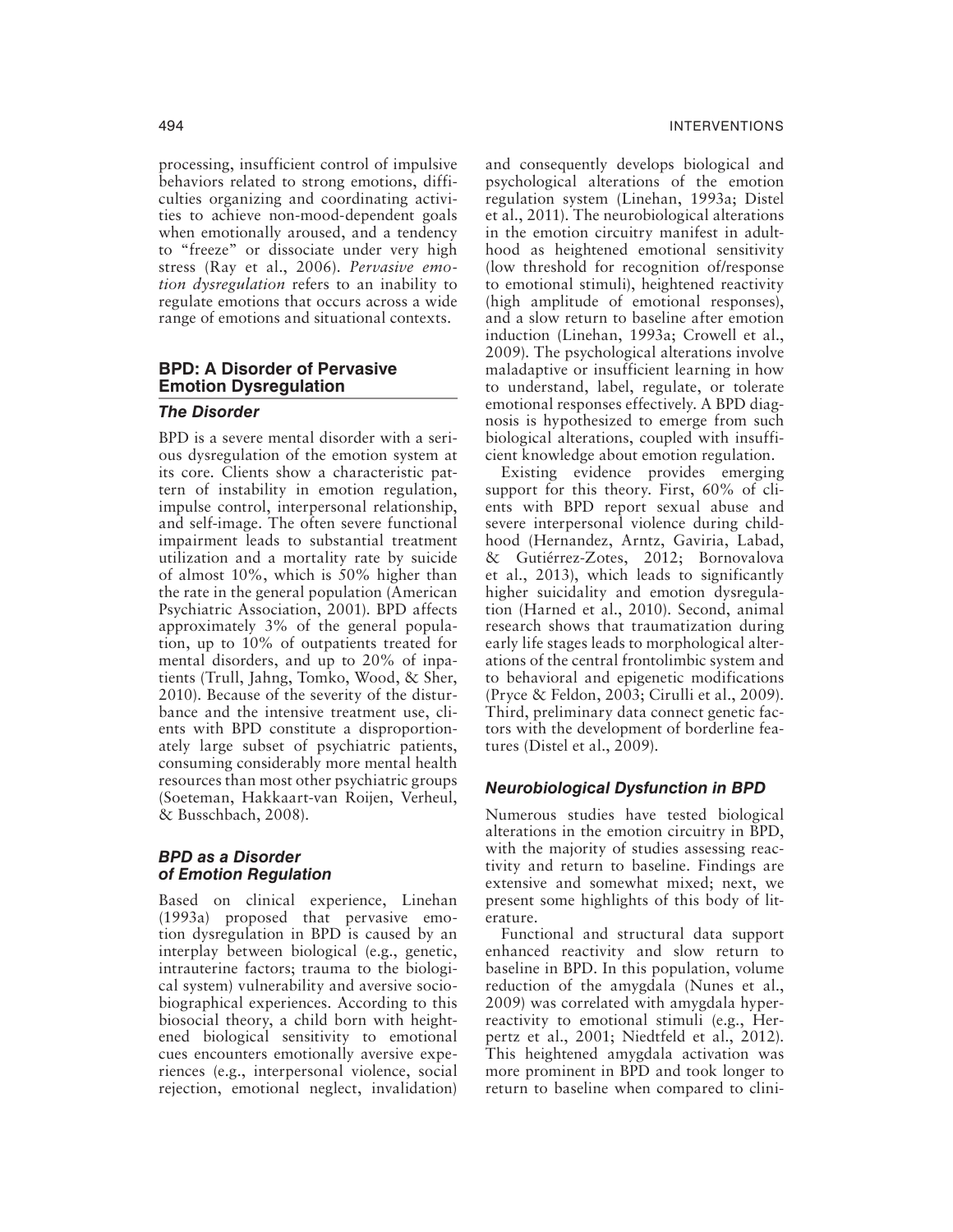cal and nonclinical controls (Hazlett et al., 2012). In addition to amygdala dysfunction, volume reductions in brain areas hypothesized to serve emotion regulation functions were also found (Tebartz van Elst et al., 2003; Minzenberg, Fan, New, Tang, & Siever, 2008). Recent studies also report reduced neural connectivity between such brain areas and the amygdala at baseline (New et al., 2007) or during emotional distress (Niedtfeld et al., 2012). Furthermore, research indicates a reduced activation of prefrontal areas after emotional induction (Minzenberg, Fan, New, Tang, & Siever, 2007; Schulze et al., 2011). These findings suggest that in BPD amygdala hyperactivity in the presence of emotional stimuli takes longer to return to baseline, partly because of insufficient modulation from brain centers responsible for emotion regulation.

Self- report and psychophysiological findings are less clear with regard to heightened reactivity in individuals diagnosed with BPD (for a detailed review, see Rosenthal et al., 2008). Across several samples, people diagnosed with BPD self-report being more reactive, having more negative emotions, and experiencing more emotional instability than non-BPD controls (Rosenthal et al., 2008; Lobbestael & Arntz, 2010). Additional studies using heart rate as a psychophysiological measures of distress (Gratz, Rosenthal, Tull, Lejuez, & Gunderson, 2010; Reitz et al., 2012), or electrophysiological recordings (Marissen, Meuleman, & Franken, 2010) also found greater emotional reactivity for participants with BPD. Nevertheless, studies using different psychophysiological indices of distress (i.e., skin conductance response) failed to show enhanced reactivity (e.g., Kuo & Linehan, 2009; Rosenthal et al., 2008). Thus, additional research is needed to better understand the mixed findings on reactivity.

Self-report and psychophysiological data support a prolonged return to baseline. Applying ambulatory assessments under daily life conditions, Stiglmayr, Shapiro, Stieglitz, Limberger, and Bohus (2001) reported significantly longer intervals of activated aversive emotions but no nonspecific arousal for people with BPD compared to healthy controls. In addition, in a laboratory study participants diagnosed with BPD evidenced prolonged return to baseline after induced anger (Jacob et al., 2008) and stress (Reitz et al., 2012).

It is important to highlight that the construct of emotion dysregulation is independent from neurobiological alterations in the emotion circuitry that are thought to underlie BPD. Having increased sensitivity, reactivity and a slow return to baseline may make it more difficult for individuals to regulate emotions. At the same time, persistent use of dysfunctional regulation strategies may lead to continued biological alteration. Whether neurobiological alterations precede dysregulation, or vice versa, remains an empirical question. Nevertheless, both constructs are crucial for understanding difficulties with emotions as presented in DBT.

We propose that individuals with BPD have pervasive emotion dysregulation. In support, below we summarize evidence suggesting that individuals diagnosed with BPD have problems with each set of emotion regulation strategies described in the DBT model. Difficulties with reducing emotion vulnerability are highlighted by findings suggesting dysregulated sleep patterns in BPD individuals (Schredl et al., 2012), high prevalence of abuse history and substance use disorders (Trull et al., 2010; Distel et al., 2012), as well as chronic health problems and poor lifestyle choices (Frankenburg & Zanarini, 2004).

Self-inflicted injuries (including suicide attempts) and most other dysfunctional behaviors (i.e., suicide threats, impulsive behaviors, dissociation) are hypothesized to be maladaptive problem-solving strategies (Reitz et al., 2012), an escape mechanism (Chapman, Gratz, & Brown, 2006), or a way to communicate distress (Koerner & Linehan, 1997). These behaviors may suggest problems with regulating the biological and expressive components of the emotion, or with selecting effective situation modification strategies. Problems with emotioninduced dissociation have also consistently been shown and suggest impairments in the attention regulation component (Ebner-Priemer et al., 2009). In addition, research has documented problems with cognitive flexibility (Ruocco, 2005), cognitive change (Selby & Joiner, 2009), emotional awareness (Levine, Marzialli, & Hood, 1997), and aftereffects (Korfine & Hooley, 2000),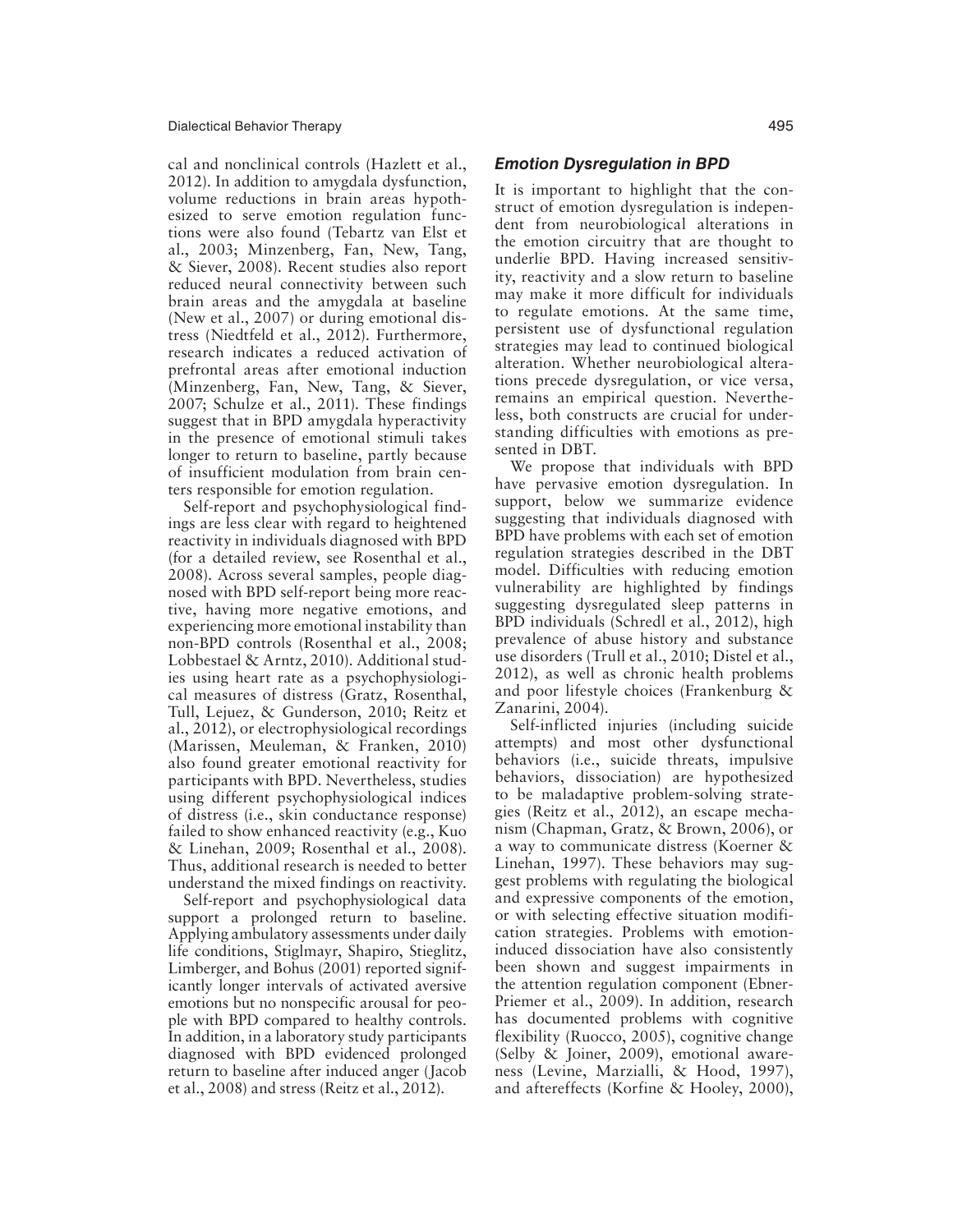suggesting difficulties with regulation of all the remaining emotion components.

# **The DBT Model and Other Disorders**

Emotional dysregulation has been reported to underlie etiological and maintenance mechanisms for a large number of mental health problems (Kring & Sloan, 2010). Literature reviews have demonstrated that mood disorders, anxiety disorders, substance use disorders (SUDs), eating disorders, schizophrenia, and even psychotic disorders are directly linked to emotion dysregulation (Cisler, Olatunji, Feldner, & Forsyth, 2010; Harrison, Sullivan, Tchanturia, & Treasure, 2009; Kring & Werner, 2004; Thorberg, Young, Sullivan, & Lyvers, 2009).

Individuals diagnosed with a variety of Axis I disorders also appear to reveal emotion dysregulation patterns. Increased reactivity when compared to controls has been connected to generalized anxiety disorder (GAD; Mennin, Heimberg, Turk, & Fresco, 2005), substance dependence (Thorberg et al., 2009), social anxiety disorder (SAD), and specific phobias (Etkin & Wager, 2007). Furthermore, the transaction between neurobiological dysfunction (e.g., anxiety sensitivity) and lack of skills to manage it is similar to the etiological theories presented in panic disorder (Barlow, Allen, & Choate, 2004), GAD (Mennin et al., 2005), and some specific phobias (Cisler et al., 2010). It can therefore be hypothesized that in cases where emotion dysregulation is involved, reactivity to emotional cues coupled with insufficient regulation strategies may result in psychopathology. Thus, emotion dysregulation may be a transdiagnostic phenomenon.

People diagnosed with BPD have difficulties with regulating all of the emotion subsystems described in the DBT model. Similar difficulties can be found in many additional Axis I disorders, as described in the fifth edition of the *Diagnostic and Statistical Manual of Mental Disorders* (DSM-5). Difficulties managing emotion vulnerability factors are common in mood and anxiety disorders and in SUDs (e.g., Monti & Monti, 2000; Wong, Brower, Fitzgerald, & Zucker, 2004). Individuals diagnosed with anxiety and mood disorders also make negative inter-

pretations (e.g., catastrophizing) that lead to dysregulated emotions, and use maladaptive situation selection and situation modification strategies (e.g., avoidance, use of safety cues; Kring & Werner, 2004; Aldao et al., 2010). Experimental evidence also makes a strong link between depression and anxiety, and difficulties regulating attention in emotional contexts. For example, depressed individuals have a reduced capacity to sustain positive emotions (Heller et al., 2009) and more difficulties finding attentional distracters in the context of a distressing emotion (Koole, 2009) when compared with controls. Similarly, when presented with social threat stimuli, participants with SAD report more negative emotions than do controls, suggesting attention deployment and/ or cognitive change dysregulation (Goldin, Manber, Hakimi, Canli, & Gross, 2009).

Finally, difficulties with emotion processing have been linked to PTSD (Frewen, Dozois, Neufeld, & Lanius, 2012).

#### **DBT Emotion Regulation Skills**

#### *Rationale*

Linehan (1993a) included in DBT a set of concrete skills translated from behavioral research and other evidence-based treatments, aimed to address emotion dysregulation in BPD. It was therefore hypothesized that increases in skills use led to improvements in emotion regulation, which in turn led to positive outcomes in treated populations. Empirical findings indeed suggest that use of DBT skills explains changes in depression, anger regulation, and suicidal behavior across BPD treatments (Neacsiu, Rizvi, & Linehan, 2010). Therefore, behavioral skills are likely a potent mechanism of change for emotion dysregulation.

In addition to the five sets of regulatory processes proposed by Gross and Thompson (2007), DBT targets five additional processes: managing emotion vulnerability factors, biological change, expression and action change, and emotional processing (at the point of emotional aftereffects). We next present the skills that directly map onto the DBT model of emotions, organizing them according to regulation process to which they primarily relate, although the functions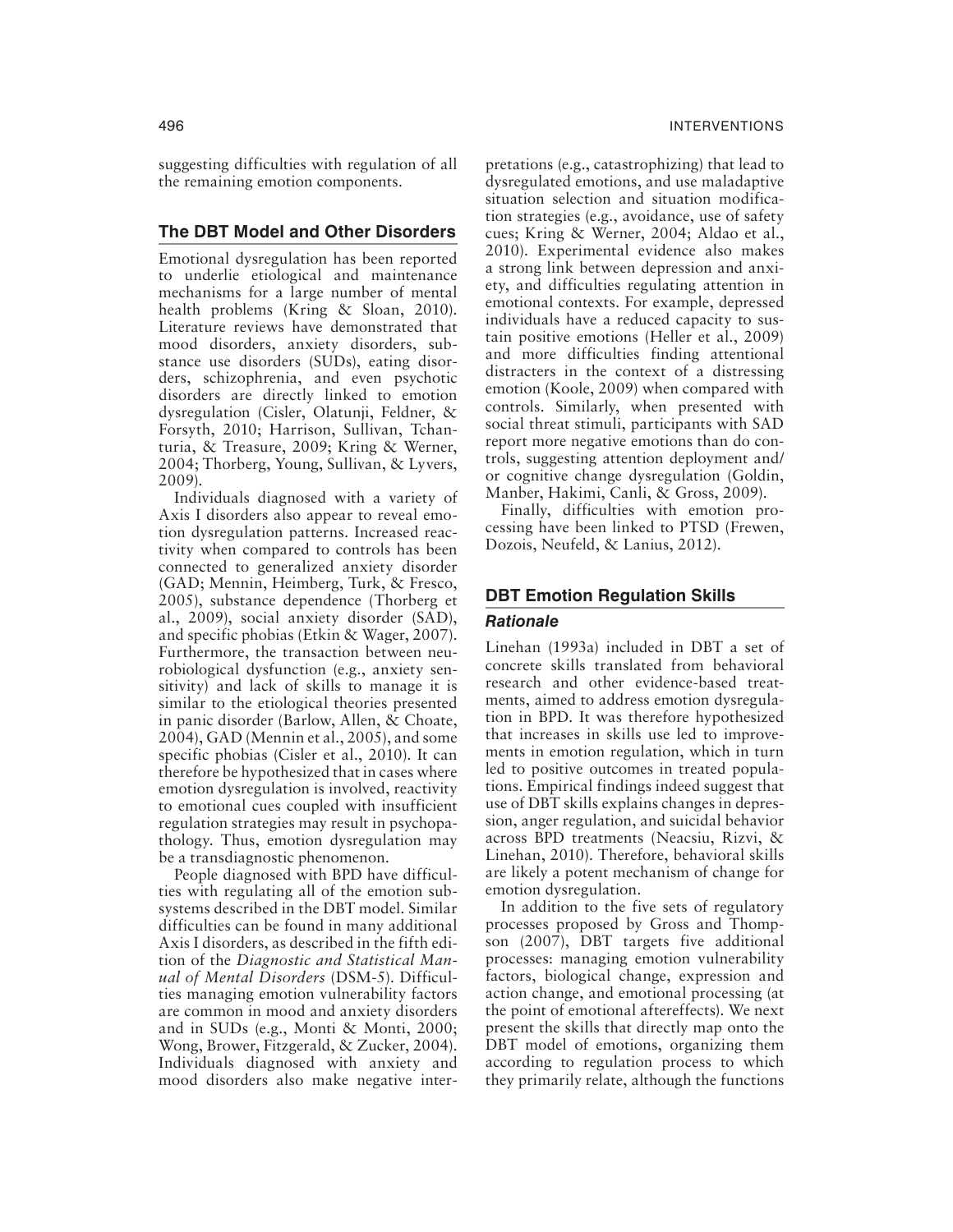of each set of skills can be applied across many of the regulation processes (see Table 29.1). This is particularly the case for mindfulness skills, which can be viewed as critical at every juncture in the emotion regulation process.

# *Strategies for Managing Emotion Vulnerability Factors*

DBT teaches clients to decrease emotion vulnerability factors by increasing happiness and resilience ("building a life worth living") through a set of skills that target biological homeostasis and influence emotional reactivity. The *PLEASE* skills target treating *P*hysical i*L*lness (Anderson, Hackett, & House, 2004), balancing nutrition and *E*ating (Smith, Williamson, Bray, & Ryan, 1999), staying off nonprescribed mood-*A*ltering drugs, getting sufficient but not excessive *S*leep (Gujar et al., 2011), and getting adequate *E*xercise (Cox, Thomas, Hinton, & Donahue, 2004).

In addition, DBT promotes resilience by teaching skills for *accumulating positive life events* and for *building* a sense of generalized *mastery*. Increasing the number of pleasurable events in one's life is one approach to increasing positive emotions. In the short term, this involves increasing daily positive experiences. In the long term, it means working on goals related to important life values, so that pleasant events will occur more often. Building mastery is achieved by engaging in activities that increase a sense of competence and self- efficacy. The focus is very similar to activity and mastery scheduling in psychotherapy for depression (Martell, Addis, & Jacobson, 2001). Both skills have been shown to predict decreased vulnerability to negative emotional states (Joiner, Lewinsohn, & Seeley, 2002; de Beurs et al., 2005).

*Coping ahead* (Linehan, in press) is an additional skill that promotes contextual resiliency. Individuals learn to use imaginal exposure and rehearsal to cope successfully with a difficult situation ahead of time. For people who are prone to dysregulation, coping ahead via covert rehearsal can be helpful in building the coping skills necessary for problem solving (see Fourkas, Avenanti, Urgesi, & Aglioti, 2006). Thus, this skill is

likely to increase peoples' appraisal of their own ability to cope with an emotional event, effectively increasing a sense of mastery and self-efficacy.

#### *Situation Selection– Modification Strategies*

Situation selection and modification are two classes of emotion regulation strategies through which emotions are modulated via stimulus control (i.e., avoiding or modifying situations that generate unwanted emotions). To promote effective situation selection skills, DBT teaches how to generate a list of pros and cons to guide a course of action. To improve situation modification, DBT teaches a simple set of *problem- solving* skills (Linehan, in press) aimed at changing or developing strategies for eliminating, reducing, or avoiding emotionally problematic situations. The focus here is on defining those situations that cue unwanted emotions, then applying standard problem-solving steps, such as those outline by D'Zurilla and Nezu (1999) and others.

Because many problems are interpersonal (and even if they are not may require interpersonal interactions to solve), DBT also includes a set of *interpersonal effectiveness skills*. These skills focus on how to obtain a wanted objective without hurting the interpersonal relationship or one's own selfrespect. Coping ahead as a way to practice these skills and to manage intense emotional arousal before it happens is often a helpful addition to problem solving.

DBT also includes a set of mindfulness skills that emphasize observing, describing, and participating in the present moment effectively and without judgment. These skills may also promote adaptive situation selection by nonjudgmentally expanding awareness regarding situations that in the past have evoked emotional experience. This awareness is hypothesized to increase sensitivity to the current contingencies in the environment, allowing the opportunity for new learning. Thus, by seeing reality "as it is" (i.e., being in the present moment without historical filters), mindfulness may enhance the ability of an individual to decide what situations to avoid, when to attempt to problem-solve, or when to cope ahead.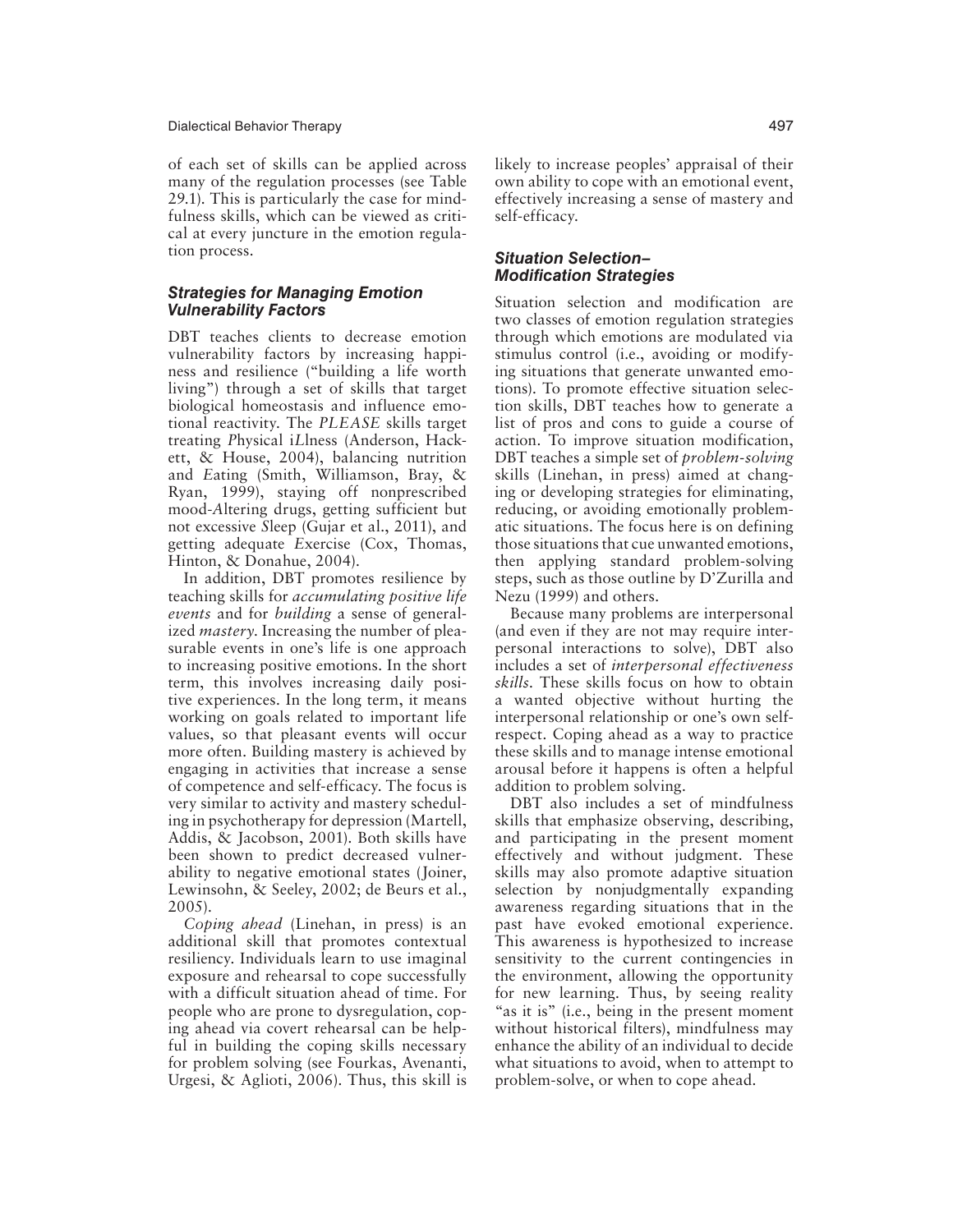#### *Attentional Deployment Strategies*

Mindfulness skills are often used in DBT to promote attentional control, which can reduce problems with attentional deployment. Mindfulness involves learning to *control the focus of attention*, not the object to which one attends (e.g., observing a thought as a thought or emotion as emotion, without attempting to change the thought or emotion). Being able to disengage from emotional stimuli may reduce the tendency to experience negative affect (Ellenbogen, Schwartzman, Stewart, & Walker, 2002), and redeploying attention has been postulated to lead to a "flexibility of attention" (Teasdale, Segal, & Williams, 1995) needed for successful attention modulation in emotional contexts. Thus, mindfulness may help modulate emotional experience by enhancing the practioner's ability to turn his or her attention away from that which is not useful (or effective) and attend to what is (Lynch, Rosenthal, et al., 2006).

#### *Cognitive Change Strategies*

DBT focuses on analyzing and correcting situation appraisals by *checking the facts* (Linehan, in press). These skills focus on discriminating assumptions, interpretations, ruminative thoughts, and worries from the actual observed facts of situations. Support for this set of skills comes from a number of studies comparing different reappraisal strategies, including nonappraisal control conditions, following presentation of emotional cues (e.g., Lazarus & Abramovitz, 1962).

An additional set of strategies (*reality acceptance*) targets changing one's appraisal of emotions as experiences that cannot be tolerated or experienced willingly. Emotion acceptance, when compared to emotion suppression, or a control, has been shown to result in less subjective anxiety or avoidance in clients diagnosed with panic disorder undergoing a carbon dioxide challenge (Levitt, Brown, Orsillo, & Barlow, 2004). In addition, coaching in an acceptance mindset, compared to coaching in a control-youremotions mindset or a placebo condition, significantly increased the amount of time a subject was willing to spend in a cold pressor task (Hayes et al., 1999). With respect

to emotions, DBT reality acceptance skills ("turning the mind" toward acceptance, radical acceptance, and willingness over willfulness) focus on *radical* (meaning full and complete) acceptance of the current emotion and willingness to experience even aversive emotions.

Mindfulness skills may also alter situation appraisal by reducing literal belief in emotional appraisals. Mindfulness teaches individuals to observe appraisals as only thoughts that are not necessarily literally true. This is hypothesized to increase sensitivity to the current contingencies in the environment, allowing the opportunity for new learning. In this context, mindfulness in DBT would *not* be predicted to reduce the frequency of distressing thoughts but instead to decrease the influence these thoughts have on subsequent behavior and emotions.

#### *Biological–Experiential Change Strategies*

In DBT, an important part of the biological component of an emotion is the *action tendency*, or urge, to act in a specific manner. DBT provides a range of *distress tolerance skills* whose aim is to inhibit acting on maladaptive urges that interfere with longterm emotion regulation. These skills are also designed to down-regulate the extreme physiological arousal that often accompanies intense emotions. The function of these skills is to impact high arousal quickly, without requiring a high level of cognitive processing to complete. Grouped under the term TIP skills (Linehan, in press) these skills target activation of the parasympathetic nervous system.

The first skill (*T*emperature change with ice water) has to do with using cold, icy water on the face to trigger the human dive reflex (which is typically elicited to aid survival when falling into a frozen lake). This reflex can be triggered by a combination of breath holding and face immersion in cold water. The physiological response that follows involves both branches of the autonomic nervous system and reduces emotional arousal for a short period of time (Hurwitz & Furedy, 1986).

Intense exercise is also recommended if arousal is very high. Most important here is the intensity of the exercise. Cox and col-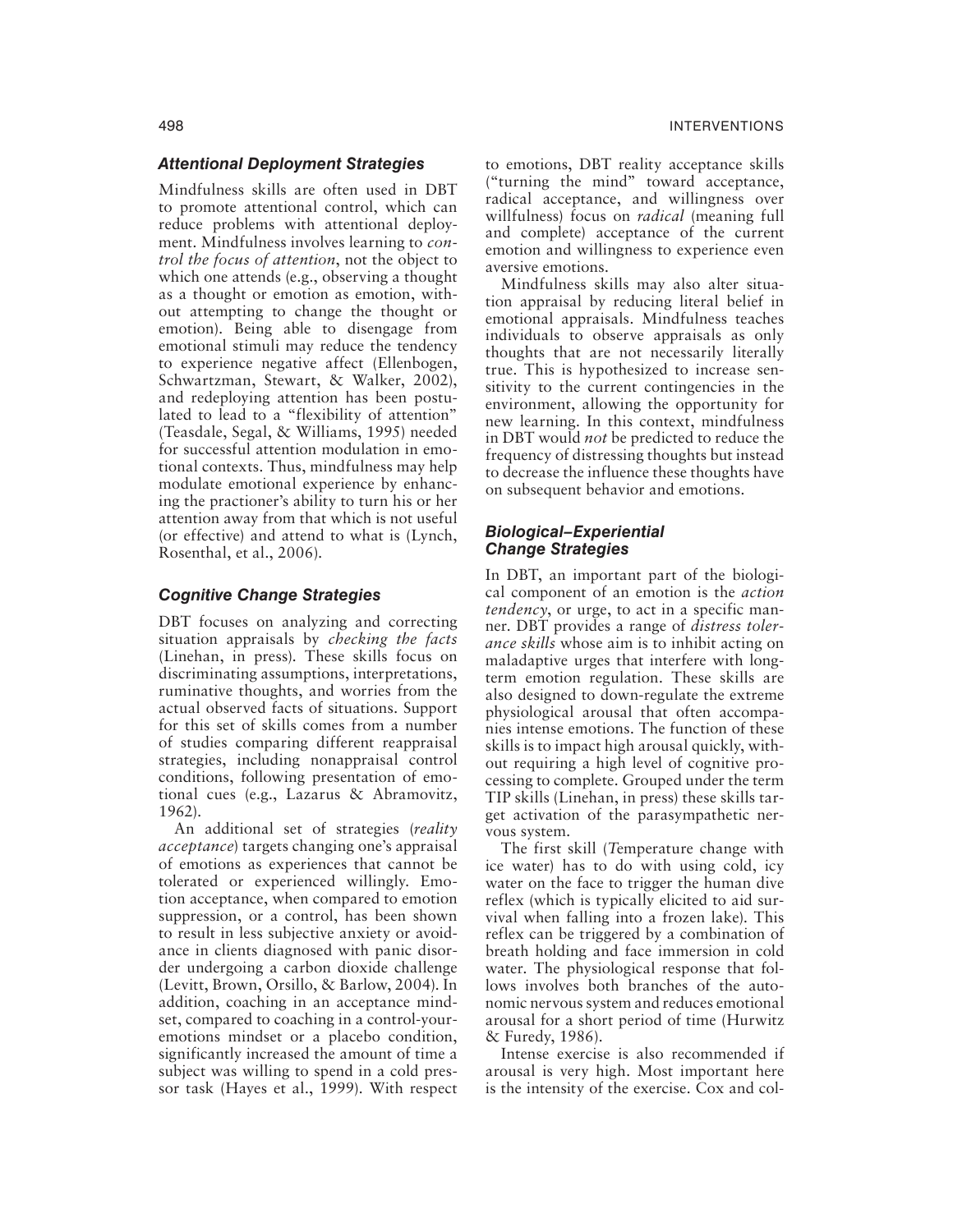leagues (2004) compared intensity of bouts of exercise and found that while intensity of exercise conditions did not differ in state anxiety immediately after exercise, a significant difference favoring *the most intense exercise* condition over the control condition emerged at 30 minutes postexercise.

Additional distress tolerance strategies are *P*aced breathing and *P*rogressive relaxation, soothing one of the five senses, adopting an opened posture with palms facing the ceiling (willing hands), or adopting a serene facial expression (half smile).

#### *Expression and Action Change Strategies*

Changing expression and action components of emotions implies preventing emotional actions, or acting in a way that opposes or is inconsistent with the emotion. The DBT skill of *opposite action* is based on the idea that not only is changing action tendencies essential for reducing emotional disorders, but also that deliberate actions opposite to those associated with unwanted emotions can effectively change emotions as well as action tendencies. Others have made this same point (e.g., Barlow, 1988, p. 313). Izard (1977) stated that treatment for anxiety disorders involves "the individual learn[ing] to act his way into a new feeling" (cited in Barlow, 1988, p. 410).

Opposite action in DBT applies principles of exposure- based treatments for anxiety disorders across the entire domain of emotions. All exposure- based interventions include this one common element: Individuals have to approach the object/situation that is fearful, thus acting counter to (and inhibiting) their prominent urges to avoid. Effective treatments for anger also require individuals to act counter to the urges associated with anger (attack physically or verbally) by leaving the situation. Anger interventions also focus on taking the opposite perspective, and shifting from aggression and blame to gentleness and forgiveness (e.g., Tafrate, Kassinove, & Dundin, 2002). A number of researchers have observed that effective therapies for depression also share a common thread: They activate behavior. For example cognitive therapy (Beck, Rush, Shaw, & Emery, 1979) and behavioral activation (BA; Martell et al., 2001) require that the individual galvanize him- or herself to engage in activities that result in a sense of mastery or pleasure. This engagement runs counter to the depression urge to withdraw and shut down.

Opposite action "all the way" (Linehan, in press) targets changing the entire range of physical responses that accompany action, including visceral responses, body postures, facial expressions, and movements. A large literature has demonstrated that the activation of specific physical states activates the other facets of the corresponding emotion responses, whether via the face (e.g., Duclos & Laird, 2001), posture (Stepper & Strack, 1993) or respiration. To the contrary, there is ample empirical evidence that modulating one's physical state alters one's emotional state (Philippot, Baeyenes, Douilliez, & Francart, 2004). Also implied by "all the way" are emotion-linked thought patterns and verbal responses. The idea here is to act contrary to an emotion, not to mask or hide emotions.

In part, opposite action is hypothesized to work by influencing classically conditioned emotional responses (Lynch, Chapman, Rosenthal, Kuo, & Linehan, 2006). Opposite action may also create sensory feedback from facial muscles and skin that can be transformed directly into emotional experience without cognitive mediation (Izard, 1977). Finally, self-perception of expressive behavior, action, and appraisals regarding proprioceptive sensations has been proposed to influence subjective emotional experience (Laird, 1974). Opposite action may influence emotion by changing the perception of the emotional event. Thus, behavior that is the opposite of the automatic response or action urge of an emotion is intended to alter the meaning of the emotional event automatically and without conscious effort (Lynch, Rosenthal, et al., 2006). In essence, people conclude that they feel safe because they are "acting as if" all is safe.

#### *Strategies for Changing Emotional Aftereffects*

Aftereffects of emotions, which include changes in attention, memory, and reasoning, are fairly well established (see Dolan, 2002, for a review). These aftereffects can increase the probability that the emotion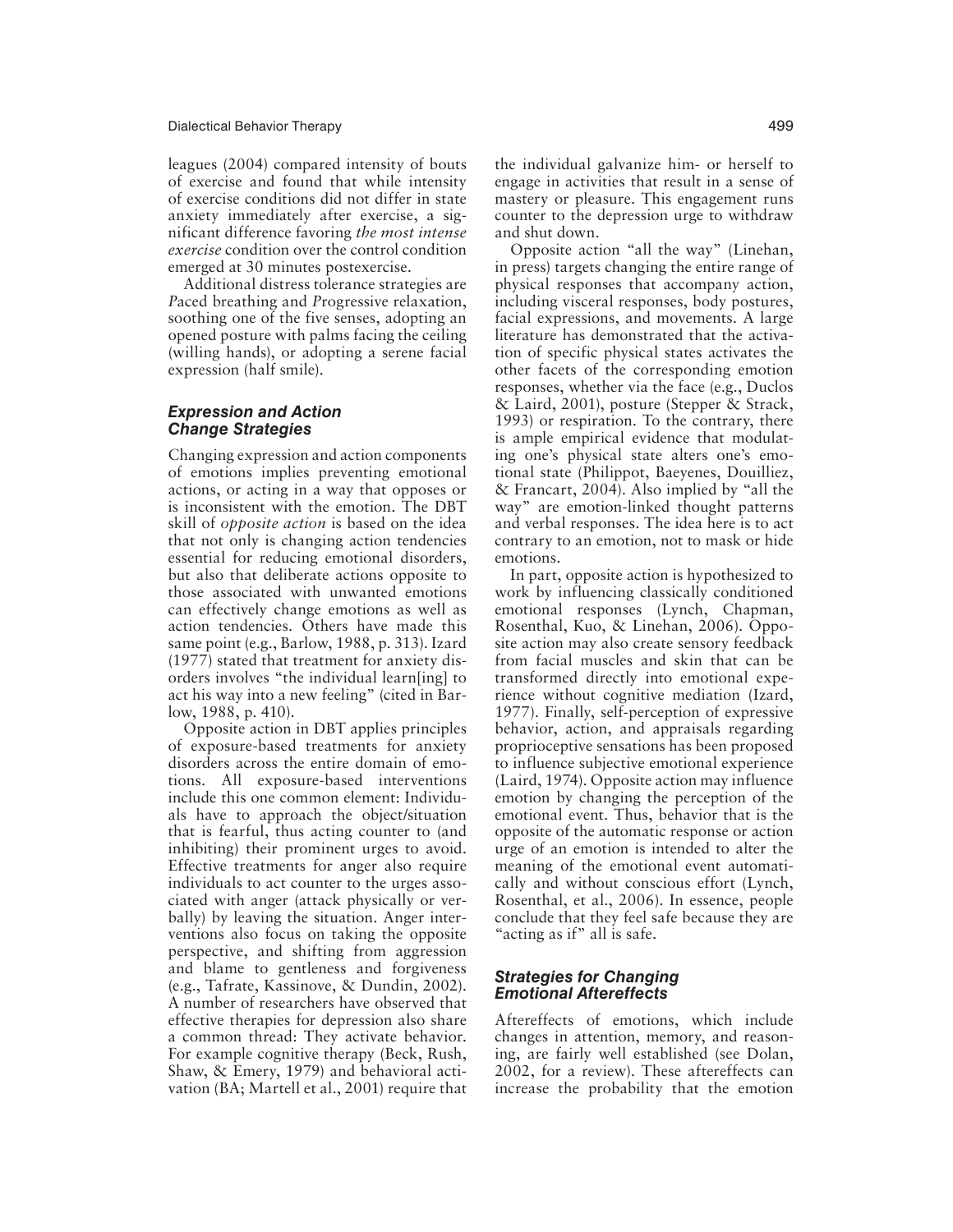will reoccur. Interrupting the cycle can be enhanced if the individual notices and identifies a current, ongoing emotion, which can then guide application of relevant change strategies.

Therefore, DBT included a skill (*Observe and Describe Emotions***)** through which increased awareness of the emotional experience is promoted. This skill is supported by research showing that processing emotional experience with greater specificity has advantages for improved emotion regulation over emotional processing that is overgeneral or nonspecific (e.g., Williams, Stiles, & Shapiro, 1999). Indeed, recent research has demonstrated that priming individuals with overgeneral emotional memories results in more intense emotional experience compared to priming specific emotional memories or a control condition (Schaefer et al., 2003). In addition, experimentally manipulated social anxiety has been shown to be reduced by observing and describing specifically the fear producing cues, in contrast to general impressions regarding cues that resulted in higher fear (Philippot, Burgos, Verhasselt, & Baeyens, 2002).

Drawing from the work of many, including both Shaver (e.g., Shaver, Schwartz, Kirson, & O'Connor, 1987) and Hupka (e.g., Hupka, Lenton, & Hutchinson, 1999), Linehan (in press**)** expanded the original list of six emotions to a taxonomy of 10 basic emotions: anger, disgust, envy, fear, jealousy, joy, love, sadness, shame, and guilt. For each emotion the following characteristics are listed: (1) family of emotion names associated with the basic emotion, (2) typical prompting events (cues), (3) interpretations or appraisals, (4) biological changes and experiences, (5) expressions and actions, (6) aftereffects, and (7) secondary emotions associated with each family of emotions. Using the taxonomy, clients are coached in learning to observe and describe their emotions relative to various events.

# **Evidence for DBT Skills as a Treatment for Emotion Dysregulation**

Problems with regulating each component of the emotion system can be connected with BPD and with other disorders. As we argued in the previous section, there are DBT skills

to target each of the types of emotion dysregulation our model presented. Therefore, DBT skills training is a promising candidate for treating emotion dysregulation in BPD and other Axis I disorders.

Treatment trials, albeit fraught with methodological flaws, offer some support that DBT skills training is effective in reducing emotion dysregulation in various clinical presentations. A DBT skills training intervention improved pre- to posttreatment ratings of depression in abuse victims (Iverson, Shenk, & Fruzzetti, 2009), and depression and anger in vocational rehabilitation clients (Koons et al., 2006). When compared to treatment as usual (TAU) or a wait-list condition, DBT skills training decreased depression in treatment-resistant depressed individuals (Harley, Sprich, Safren, Jacobo, & Fava, 2008) and self- reported anger in a forensic sample (Evershed et al., 2003). DBT skills training was also superior to standard group therapy in improving depression, anger and affect instability in a BPD sample (Soler et al., 2009).

Therefore, although originally developed to be part of a comprehensive intervention, skills training by itself may be the mechanism through which change occurs in a variety of populations with emotion regulation difficulties. Indeed, skills training has been linked to the reduction of emotion dysregulation indices (Neacsiu et al., 2010) and emotion dysregulation has, in turn, been related to a variety of mental health problems (Kring & Sloan, 2010). Although this research area is in its infancy and more findings are needed, the evidence suggests that DBT skills are a promising intervention for emotion dysregulation across psychopathology.

# **Directions for Future Research**

#### *Psychopathology Research*

#### *Construct Validity of Emotion Regulation*

We have refined the construct of emotion regulation as applicable to psychopathology and presented a testable model. Although we have defined *dysregulation* as dysfunction at either level in the emotion generation– regulation process, we do not know whether one or more "tipping" points differentiate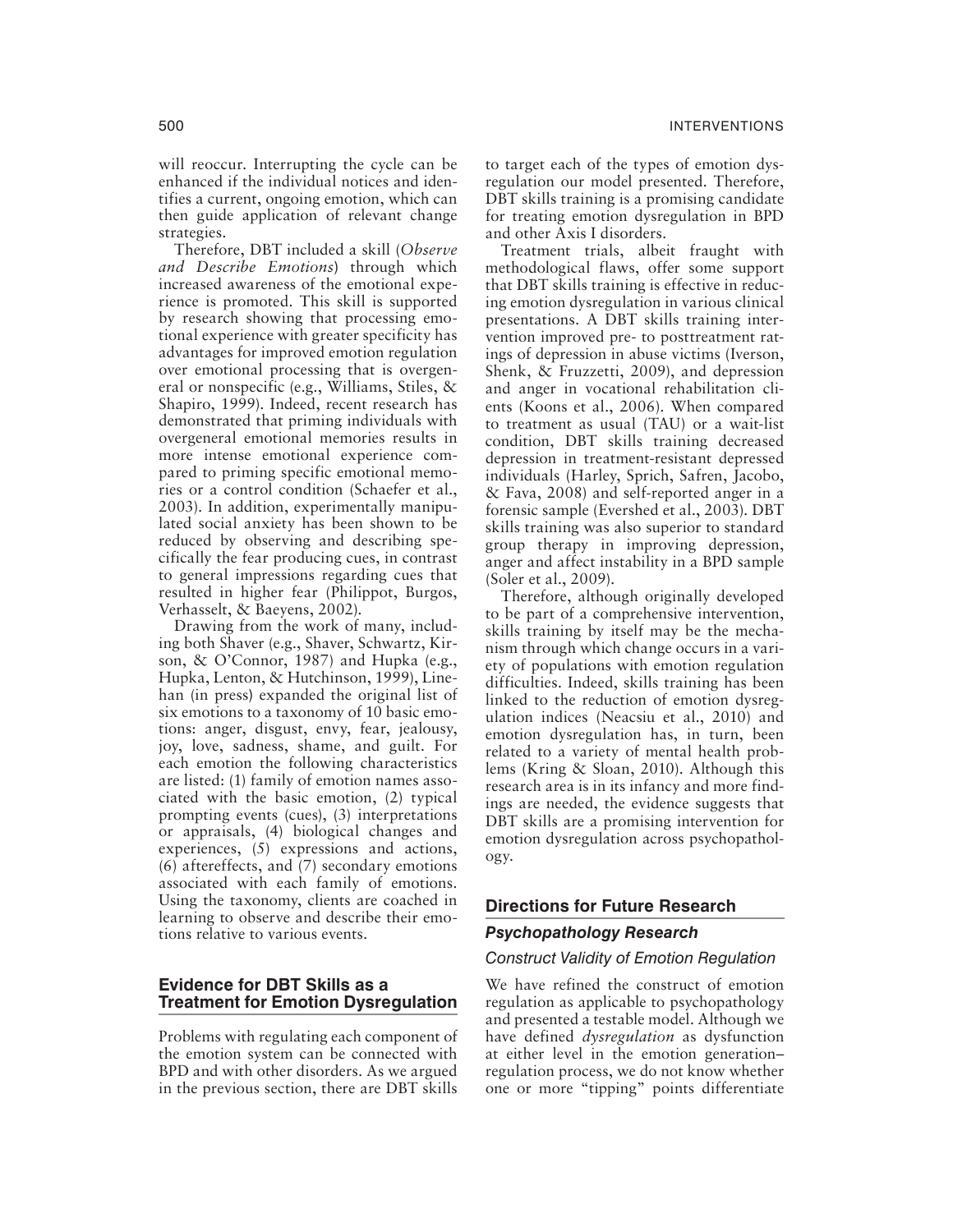normative difficulties regulating extreme emotional arousal versus non-normative difficulties that predict serious emotional disturbance. In addition, how difficulties as emphasized by this model vary with each mental disorder is also not yet clear.

#### *Construct Validity of Pervasive Emotion Dysregulation*

We have proposed the construct of pervasive emotion dysregulation and conceptualized it as a combination of a tendency to high emotionality across a wide array of both positive and negative emotions, together with an inability to regulate intense emotion-linked responses. The validity of this construct has not been evaluated, nor are there measures of the construct. The high incidence of comorbidity across emotional disorders suggests that the construct may be a useful one. Research is needed both to validate and identify the parameters of the construct. We further have proposed BPD as a model of pervasive emotion dysregulation. Research designed specifically to evaluate this contention, particularly research comparing BPD to other emotional disorders, is needed. Research on BPD and emotions outside of anxiety, depression, and anger is also needed to support or refute the pervasiveness of emotion dysregulation in this disorder.

#### *Neurobiological Dysfunction of the Emotion Circuitry in BPD*

We have defined neurobiological dysfunction of the emotion system in BPD as sensitivity to emotional stimuli; intense reactions to such stimuli; and a slow, delayed return to an emotional baseline. First, more research is needed to assess whether individuals with BPD do have a heightened sensitivity to emotional stimuli. Second, although it appears evident that the intensity of all emotions is enhanced in BPD, the empirical evidence that clients with BPD are reactive to emotioneliciting cues is mixed. Additional research clarifying the inconsistent findings on emotional reactivity in BPD is sorely needed. Furthermore, it is unclear whether mode of stimulation (visual, auditory, somatic, etc.) makes a difference.

We have highlighted clear evidence for both structural and functional alterations in the frontolimbic circuits of clients with BPD. However, it remains unclear whether these findings are specific to clients with BPD or characteristic of individuals with emotion regulation difficulties in general. It is also unclear how neurobiological alterations interact with pervasive emotion dysregulation, especially in the case of social emotions such as shame or guilt. There is only beginning research on restitution of these neurobiological alterations after successful treatment.

# *Emotion Dysregulation as a Transdiagnostic Phenomenon*

As we have highlighted, emotion dysregulation and alterations of the biological architecture of the emotion system are issues not entirely unique to BPD. Therefore, future research should further examine the relationship between problems with emotions and other disorders. Furthermore, much of the research assessing emotion dysregulation in BPD has compared people with BPD to healthy controls (for a review, see Rosenthal et al., 2008). There is a great need for research examining the specificity of emotion dysregulation in BPD, by comparing people with BPD to those with other mental disorders. This could help refine nuances of how emotion dysregulation manifests in psychopathology and how it can be more effectively targeted.

# *Intervention Research*

As noted previously, emerging data indicate that the skills training component of DBT is a successful stand-alone intervention for emotion dysregulation in a variety of clinical samples. What we do not know yet is whether we can use DBT skills training as a transdiagnostic treatment for emotion dysregulation.

In addition, we do not know whether some DBT skills are more useful than others, nor are there data regarding the role of competence of skills application (i.e., whether application of the "right skill at the right time" is important). It is also not clear which skills are the right skills for various situations. Given the propensity for emotional avoidance in many emotionally disturbed individuals, it is extremely important to find out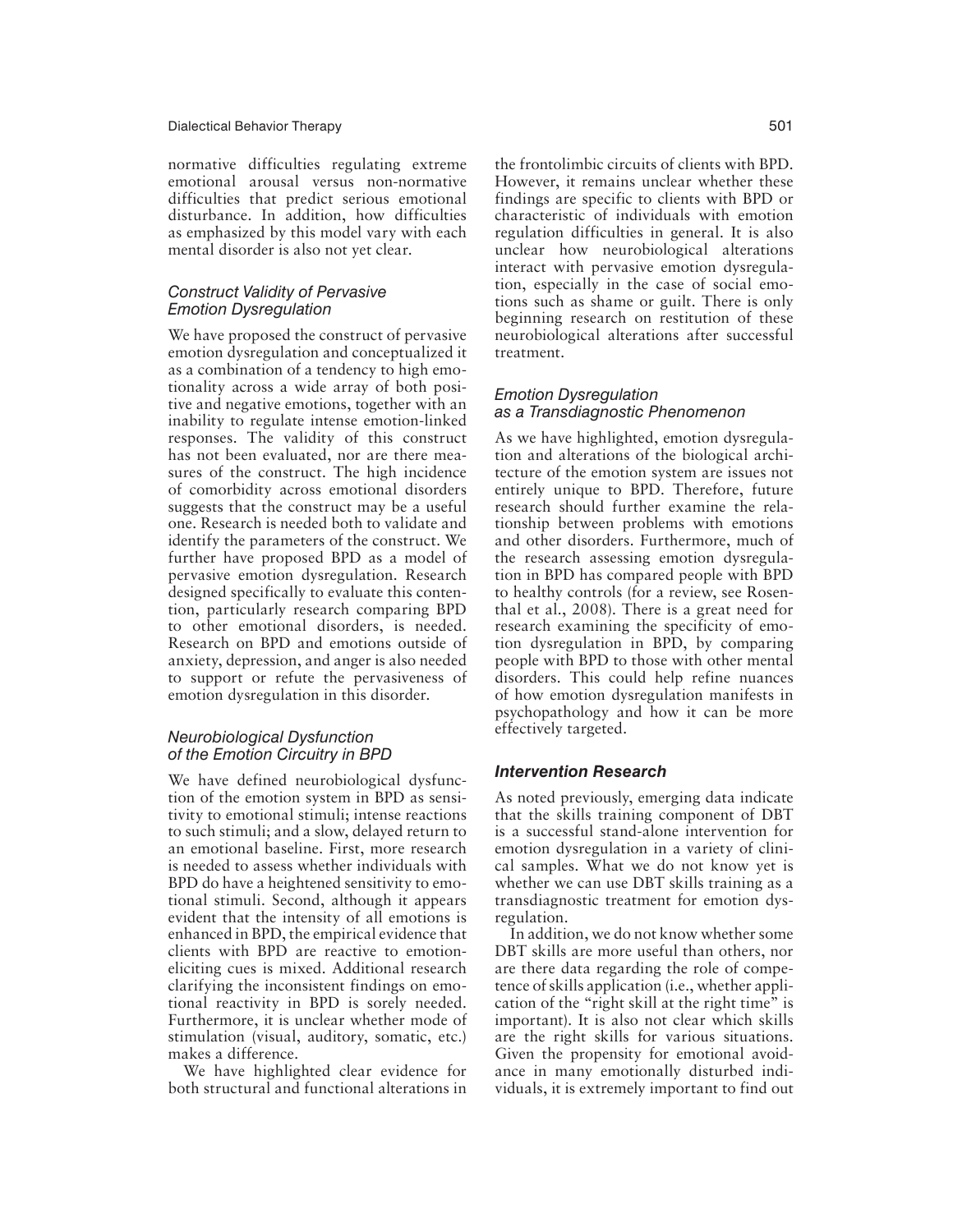when to teach clients to distract themselves from unwanted emotions and cues and when to expose themselves to emotions and emotional stimuli. In DBT we make a distinction between moderate and extreme emotional responses. *Extreme emotional responses* are defined as those accompanied by cognitive processing that is so compromised that skills requiring high use of cognitive resources (e.g., problem solving, checking the facts) are unlikely to be successful. With extreme responses, skills that more directly impact somatic arousal (e.g., deep breathing, using ice water) or attention (e.g., distraction) are recommended. Data verifying the wisdom of these recommendations are sorely lacking. This is particularly important in light of the increasing use of mindfulness-based treatment interventions, which teach individuals to notice and accept ongoing emotional responses. The question might be reframed as follows: When is mindfulness of current emotions (a DBT skill) more or less important?

Although there is a fair amount of basic research supporting the specific skills taught in DBT, there is little evidence on their individual effectiveness as treatment interventions in clinical populations. The systematic examination of the DBT skills, both individually and in combination, is an essential first step in improving treatment for deregulated individuals. This is particularly important for the skill of opposite action. Linehan (1993a) has suggested that opposite action will be effective across a wide range of both dysfunctional positive (e.g., loving the wrong person) and negative emotions. One study found promising results for opposite action with shame (Rizvi & Linehan, 2006), but other emotions have not been studied explicitly. Thus, although DBT has been thoroughly evaluated in efficacy studies, there has been substantially less emphasis on the treatment mechanisms of change, and future research must work to narrow this gap.

#### **Conclusion**

To sum up, we propose a framework for emotion dysregulation that is applicable to BPD and in theory can be extended to other psychological disorders. We argue that emo-

#### 502 INTERVENTIONS

tion dysregulation is prevalent beyond BPD and invite research to support our model in other disorders in which problems with emotions have been identified. Furthermore, we offer a set of skills aimed at addressing directly common components of dysregulation and illustrate how such skills have been used with individuals diagnosed with BPD. We propose additional ways in which intervention research, as directly relevant to emotion dysregulation, can advance our knowledge and help make treatments for this problem more effective.

#### **Acknowledgment**

The authors would like to thank Thomas R. Lynch, PhD, for his contribution to the previous version of this chapter.

#### **References**

- Aldao, A., Nolen-Hoeksema, S., & Schweizer, S. (2010). Emotion- regulation strategies across psychopathology: A meta-analytic review. *Clinical Psychology Review, 30*, 217–237.
- American Psychiatric Association. (2001). Practice guideline for the treatment of patients with borderline personality disorder. *American Journal of Psychiatry, 158*(Suppl. 10), 1–52.
- Anderson, C. S., Hackett, M. L., & House, A. O. (2004). Interventions for preventing depression after stroke. *Cochrane Database Systems Review, 2*, CD003689.
- Barlow, D. H. (1988). *Anxiety and its disorders: The nature and treatment of anxiety and panic*. New York: Guilford Press.
- Barlow, D. H., Allen, L. B., & Choate, M. L. (2004). Toward a unified treatment for emotional disorders. *Behavior Therapy, 35*, 205– 230.
- Beck, A. T., Rush, A. J., Shaw, B. F., & Emery, G. (1979). *Cognitive therapy of depression*. New York: Guilford Press.
- Bornovalova, M. A., Huibregtse, B. M., Hicks, B. M., Keyes, M., McGue, M., & Iacono, W. (2013). Tests of a direct effect of childhood abuse on adult borderline personality disorder traits: A longitudinal discordant twin design. *Journal of Abnormal Psychology*, *122*(1), 180–194.
- Chapman, A. L., Gratz, K. L., & Brown, M.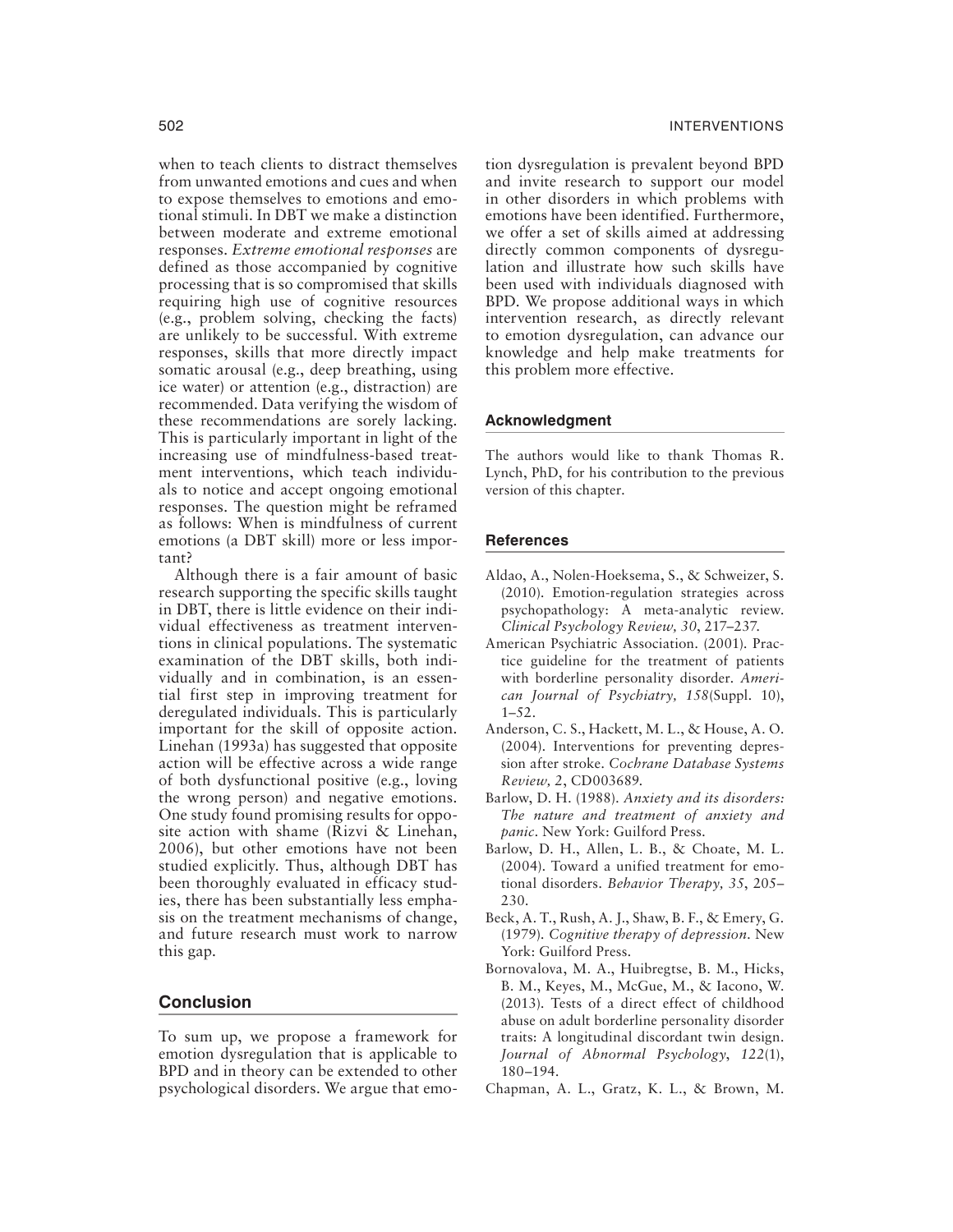Z. (2006). Solving the puzzle of deliberate self-harm: The experiential avoidance model. *Behaviour Research and Therapy, 44*, 371– 394.

- Cirulli, F., Francia, N., Berry, A., Aloe, L., Alleva, E., & Suomi, S. J. (2009). Early life stress as a risk factor for mental health: Role of neurotrophins from rodents to non-human primates. *Neuroscience and Biobehavioral Review, 33*, 573–585.
- Cisler, J. M., Olatunji, B. O., Feldner, M. T., & Forsyth, J. P. (2010). Emotion regulation and the anxiety disorders: An integrative review. *Journal of Psychopathology and Behavioral Assessment, 32*, 68–82.
- Cox, R. H., Thomas, T. R., Hinton, P. S., & Donahue, O. M. (2004). Effects of acute 60 and 80% VO2max bouts of aerobic exercise on state anxiety of women of different age groups across time. *Research Quarterly for Exercise and Sport, 75*, 165–175.
- Crowell, S. E., Beauchaine, T. P., & Linehan, M. M. (2009). A biosocial developmental model of borderline personality: Elaborating and extending Linehan's theory. *Psychological Bulletin, 135*, 495–510.
- Davidson, R. J. (1998). Anterior electrophysiological asymmetries, emotion, and depression: Conceptual and methodological conundrums. *Psychophysiology, 35*, 607–614.
- de Beurs, E., Comijs, H., Twisk, J. W., Sonnenberg, C., Beekman, A. T., & Deeg, D. (2005). Stability and change of emotional functioning in late life: Modelling of vulnerability profiles. *Journal of Affective Disorders, 84*, 53–62.
- Distel, M. A., Middeldorp, C. M., Trull, T. J., Derom, C. A., Willemsen, G., & Boomsma, D. I. (2011). Life events and borderline personality features: The influence of gene– environment interaction and gene– environment correlation. *Psychological Medicine, 4*(4), 849–860.
- Distel, M. A., Trull, T. J., de Moor, M. M., Vink, J. M., Geels, L. M., et al. (2012). Borderline personality traits and substance use: Genetic factors underlie the association with smoking and ever use of cannabis, but not with high alcohol consumption. *Journal of Personality Disorders, 26*(6), 867–879.
- Distel, M. A., Trull, T. J., Willemsen, G., Vink, J. M., Derom, C. A., Lynskey, M., et al. (2009). The five-factor model of personality and borderline personality disorder: A genetic analysis of comorbidity. *Biological Psychiatry, 66*(12), 1131–1138.
- Dolan, R. J. (2002). Emotion, cognition, and behavior. *Science, 298*, 1191–1194.
- Duclos, S. E., & Laird, J. D. (2001). The deliberate control of emotional experience through control of expressions. *Cognition and Emotion, 15*, 27–56.
- D'Zurilla, T. J., & Nezu, A. M. (1999). *Problemsolving therapy: A social competence approach to clinical intervention* (2nd ed.). New York: Springer.
- Ebner- Priemer, U. W., Mauchnik, J., Kleindienst, N., Schmahl, C., Peper, M., Rosenthal, Z., et al. (2009). Emotional learning during dissociative states in borderline personality disorder. *Journal of Psychiatry and Neuroscience, 34*(3), 214–222.
- Ekman, P., & Davidson, R. J. (1994). *The nature of emotion*. New York: Oxford University Press.
- Ellenbogen, M. A., Schwartzman, A. E., Stewart, J., & Walker, C. D. (2002). Stress and selective attention: The interplay of mood, cortisol levels, and emotional information processing. *Psychophysiology, 39*, 723–732.
- Etkin, A., & Wager, T. D. (2007). Functional neuroimaging of anxiety: A meta-analysis of emotional processing in PTSD, social anxiety disorder, and specific phobia. *American Journal of Psychiatry, 164*, 1476–1488.
- Evershed, S., Tennant, A., Boomer, D., Rees, A., Barkham, M., & Watson, A. (2003). Practicebased outcomes of dialectical behaviour therapy (DBT) targeting anger and violence, with male forensic patients: A pragmatic and non- contemporaneous comparison. *Criminal Behavior and Mental Health, 13*, 198–213.
- Fourkas, A. D., Avenanti, A., Urgesi, C., & Aglioti, S. M. (2006). Corticospinal facilitation during first and third person imagery. *Experimental Brain Research, 168*(1–2), 143– 151.
- Frankenburg, F. R., & Zanarini, M. C. (2004). The association between borderline personality disorder and chronic medical illnesses, poor health- related lifestyle choices, and costly forms of health care utilization. *Journal of Clinical Psychiatry, 65*(12), 1660–1665.
- Frewen, P. A., Dozois, D. A., Neufeld, R. J., & Lanius, R. A. (2012). Disturbances of emotional awareness and expression in posttraumatic stress disorder: Meta-mood, emotion regulation, mindfulness, and interference of emotional expressiveness. *Psychological Trauma: Theory, Research, Practice, and Policy, 4*(2), 152–161.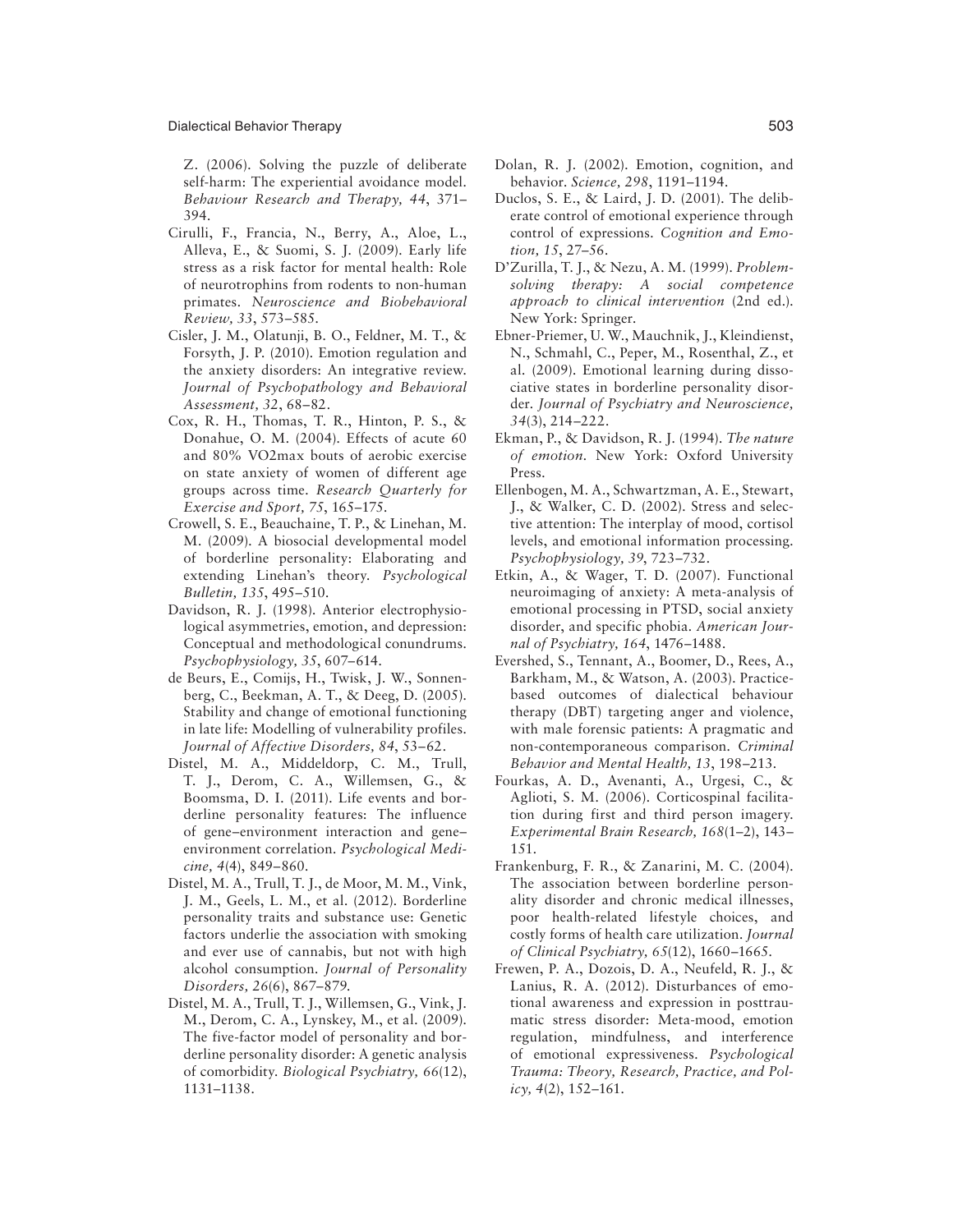- Goldin, P. R., Manber, T., Hakimi, S., Canli, T., & Gross, J. J. (2009). Neural bases of social anxiety disorder: Emotional reactivity and cognitive regulation during social and physical threat. *Archives of General Psychiatry, 66*, 170–180.
- Gratz, K. L., Rosenthal, M. Z., Tull, M. T., Lejuez, C. W., & Gunderson, J. G. (2010). An experimental investigation of emotional reactivity and delayed emotional recovery in borderline personality disorder: The role of shame. *Comprehensive Psychiatry, 51*(3), 275–285.
- Gross, J. J., & Thompson, R. A. (2007). Emotion regulation: Conceptual foundations. In J. J. Gross (Ed.), *Handbook of emotion regulation* (pp. 3–24). New York: Guilford Press.
- Gujar, N., Yoo, S., Hu, P., & Walker, M. P. (2011). Sleep deprivation amplifies reactivity of brain reward networks, biasing the appraisal of positive emotional experiences. *Journal of Neuroscience, 31*(12), 4466–4474.
- Harley, R., Sprich, S., Safren, S., Jacobo, M., & Fava, M. (2008). Adaptation of dialectical behavior therapy skills training group for treatment- resistant depression. *Journal of Nervous and Mental Disease, 196*(2), 136– 143.
- Harned, M. S., Rizvi, S. L., & Linehan, M. M. (2010). Impact of co- occurring posttraumatic stress disorder on suicidal women with borderline personality disorder. *American Journal of Psychiatry, 167*(10), 1210–1217.
- Harrison, A., Sullivan, S., Tchanturia, K., & Treasure, J. (2009). Emotion recognition and regulation in anorexia nervosa. *Clinical Psychology and Psychotherapy, 16*, 348–356.
- Hayes, S. C., Bissett, R. T., Korn, Z., Zettle, R. D., Rosenfarb, I. S., Cooper, L. D., et al. (1999). The impact of acceptance versus control rationales on pain tolerance. *Psychologcial Reports, 49*, 33–47.
- Hazlett, E. A., Zhanga, J., New, A. S., Zelmanovaa, Y., Goldstein, K. E. M., Haznedar, M. M., et al. (2012). Potentiated amygdala response to repeated emotional pictures in borderline personality disorder. *Biological Psychiatry, 72*(6), 448–456.
- Heller, A. S., Johnstone, T., Shackman, A. J., Light, S. N., Peterson, M. J., Kolden, G. G., et al. (2009). Reduced capacity to sustain positive emotion in major depression reflects diminished maintenance of fronto-striatal brain activation. *Proceedings of the National Academy of Sciences USA, 106*, 22445–22450.
- Hernandez, A., Arntz, A., Gaviria, A. M., Labad, A., & Gutiérrez-Zotes, J. A. (2012). Relationships between childhood maltreatment, parenting style, and borderline personality disorder criteria. *Journal of Personality Disorders, 26*(5), 727–736.
- Herpertz, S. C., Dietrich, T. M., Wenning, B., Krings, T., Erberich, S. G., Willmes, K., et al. (2001). Evidence of abnormal amygdala functioning in borderline personality disorder: A functional MRI study. *Biological Psychiatry, 50*, 292–298.
- Hupka, R. B., Lenton, A. P., & Hutchinson, K. A. (1999). Universal development of emotion categories in natural language. *Journal of Personality and Social Psychology, 77*, 247–278.
- Hurwitz, B. E., & Furedy, J. J. (1986). The human dive reflex—an experimental, topographical and physiological analysis. *Physiology and Behavior, 36*, 287–294.
- Iverson, K. M., Shenk, C., & Fruzzetti, A. E. (2009). Dialectical behavior therapy for women victims of domestic abuse: A pilot study. *Professional Psychology: Research and Practice, 40*, 242–248.
- Izard, C. E. (1977). Distress— Anguish, grief, and depression. In C. Izard (Ed.), *Human emotions* (pp. 285–288). New York: Plenum Press.
- Jacob, G. A., Guenzler, C., Zimmermann, S., Scheel, C. N., Rüsch, N., Leonhart, R., et al. (2008). Time course of anger and other emotions in women with borderline personality disorder: A preliminary study. *Journal of Behavior Therapy and Experimental Psychiatry, 39*(3), 391–402.
- Joiner, T. E., Jr., Lewinsohn, P. M., & Seeley, J. R. (2002). The core of loneliness: Lack of pleasurable engagement—more so than painful disconnection— predicts social impairment, depression onset, and recovery from depressive disorders among adolescents. *Journal of Personality Assessment, 79*, 472–491.
- Koerner, K., & Linehan, M. M. (1997). Case formulation in dialectical behavior therapy for borderline personality disorder. In T. Eells (Ed.), *Handbook of psychotherapy case formulation* (pp. 340–367). New York: Guilford Press.
- Koole, S. (2009). The psychology of emotion regulation: An integrative review. *Cognition and Emotion, 23*, 4–41.
- Koons, C. R., Chapman, A. L., Betts, B. B., O'Rourke, B., Morse, N., & Robins, C. J. (2006). Dialectical behavior therapy adapted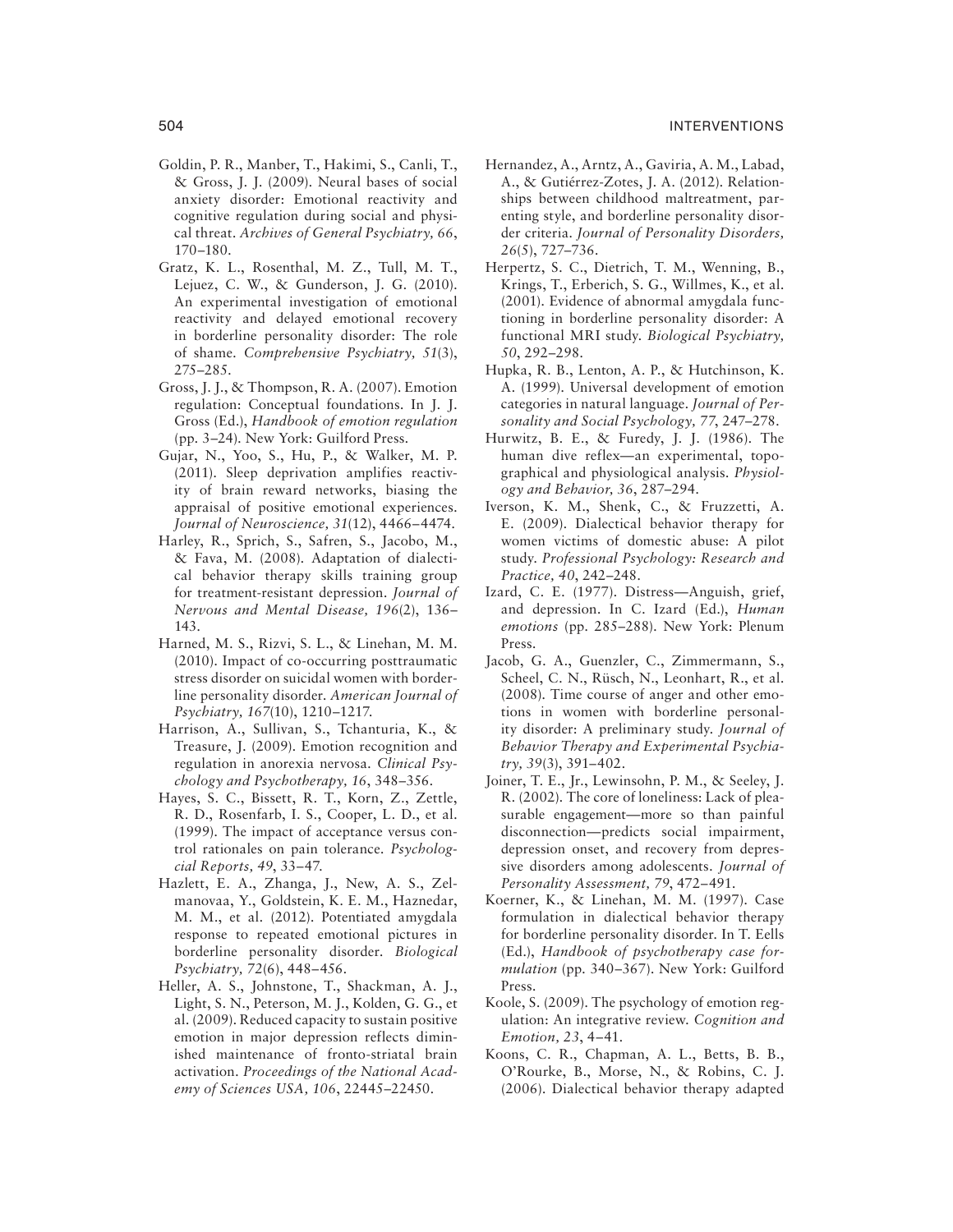for the vocational rehabilitation of significantly disabled mentally ill adults. *Cognitive and Behavioral Practice, 13*, 146–156.

- Korfine, L., & Hooley, J. M. (2000). Directed forgetting of emotional stimuli in borderline personality disorder. *Journal of Abnormal Psychology, 109*(2), 214–221.
- Kring, A. M., & Sloan, D. M. (2010). *Emotion regulation and psychopathology: A transdiagnostic approach to etiology and treatment*. New York: Guilford Press.
- Kring, A. M., & Werner, K. H. (2004). Emotion regulation and psychopathology. In P. Philippot & R. S. Feldman (Eds.), *The regulation of emotion* (pp. 359–408). Mahwah, NJ: Erlbaum.
- Kuo, J. R., & Linehan, M. M. (2009). Disentangling emotion processes in borderline personality disorder: Physiological and self-reported assessment of biological vulnerability, baseline intensity, and reactivity to emotionally evocative stimuli. *Journal of Abnormal Psychology, 118*(3), 531–544.
- Laird, J. D. (1974). Self-attribution of emotion: The effects of expressive behavior on the quality of emotional experience. *Journal of Personality and Social Psychology, 29*, 475–486.
- Lazarus, A. A., & Abramovitz, A. (1962). The use of "emotive imagery" in the treatment of children's phobias. *Journal of Mental Science, 108*, 191–195.
- Levine, D., Marziali, E., & Hood, J. (1997). Emotion processing in borderline personality disorders. *Journal of Nervous and Mental Disease, 185*(4), 240–246.
- Levitt, J. T., Brown, T. A., Orsillo, S. M., & Barlow, D. H. (2004). The effects of acceptance versus suppression of emotion on subjective and psychophysiological response to carbon dioxide challenge in patients with panic disorder. *Behavior Therapy, 25*, 747–766.
- Linehan, M. M. (1993a). *Skills training manual for treating borderline personality disorder*. New York: Guilford Press.
- Linehan, M. M. (1993b). *Cognitive- behavioral treatment of borderline personality disorder*. New York: Guilford Press.
- Linehan, M. M. (in press). *Skills training for dialectical behavior therapy*. New York: Guilford Press.
- Lobbestael, J., & Arntz, A. (2010). Emotional, cognitive and physiological correlates of abuse- related stress in borderline and antisocial personality disorder. *Behaviour Research and Therapy, 48*(2), 116–124.
- Lynch, T. R., Chapman, A. L., Rosenthal, M. Z., Kuo, J. R., & Linehan, M. M. (2006) Mechanisms of change in dialectical behavior therapy: Theoretical and empirical observations. *Journal of Clinical Psychology, 62*, 459–480.
- Lynch, T. R., Rosenthal, M. Z., Kosson, D., Cheavens, J. S., Lejuez, C. W., & Blair, R. J. R. (2006). Heightened sensitivity to facial expressions of emotion in borderline personality disorder. *Emotion, 6*, 647–655.
- Marissen, M. E., Meuleman, L., & Franken, I. A. (2010). Altered emotional information processing in borderline personality disorder: An electrophysiological study. *Psychiatry Research: Neuroimaging, 181*(3), 226–232.
- Martell, C. R., Addis, M., & Jacobson, N. S. (2001). *Depression in context: Strategies for guided action*. New York: Norton.
- Mennin, D. S., Heimberg, R. G., Turk, C. L., & Fresco, D. M. (2005). Preliminary evidence for an emotion dysregulation model of generalized anxiety disorder. *Behaviour Research and Therapy, 43*, 1281–1310.
- Minzenberg, M. J., Fan, J., New, A. S., Tang, C. Y., & Siever, L. J. (2007). Fronto-limbic dysfunction in response to facial emotion in borderline personality disorder: An event-related fMRI study. *Psychiatry Research, 155*(3), 231–243.
- Minzenberg, M. J., Fan, J., New, A. S., Tang, C. Y., & Siever, L. J. (2008). Frontolimbic structural changes in borderline personality disorder. *Journal of Psychiatric Research, 42*, 727–733.
- Monti, J. M., & Monti, D. (2000). Sleep disturbance in generalized anxiety disorder and its treatment. *Sleep Medicine Reviews, 4*, 263– 276.
- Neacsiu, A. D., Rizvi, S. L., & Linehan, M. M. (2010). Dialectical behavior therapy skills use as a mediator and outcome of treatment for borderline personality disorder. *Behaviour Research and Therapy, 48*(9), 832–839.
- Neacsiu, A. D., & Linehan, M. M. (in press). Dialectical behavior therapy for borderline personality disorder. In D. Barlow (Ed.), *Clinical handbook of psychological disorders* (5th ed.). New York: Guilford Press.
- New, A. S., Hazlett, E. A., Buchsbaum, M. S., Goodman, M., Mitelman, S. A., Newmark, R., et al. (2007). Amygdala-prefrontal disconnection in borderline personality disorder. *Neuropsychopharmacology, 32*, 1629–1640.
- Niedtfeld, I., Kirsch, P., Schulze, L., Herpertz, S. C., Bohus, M., & Schmahl, C. (2012). Func-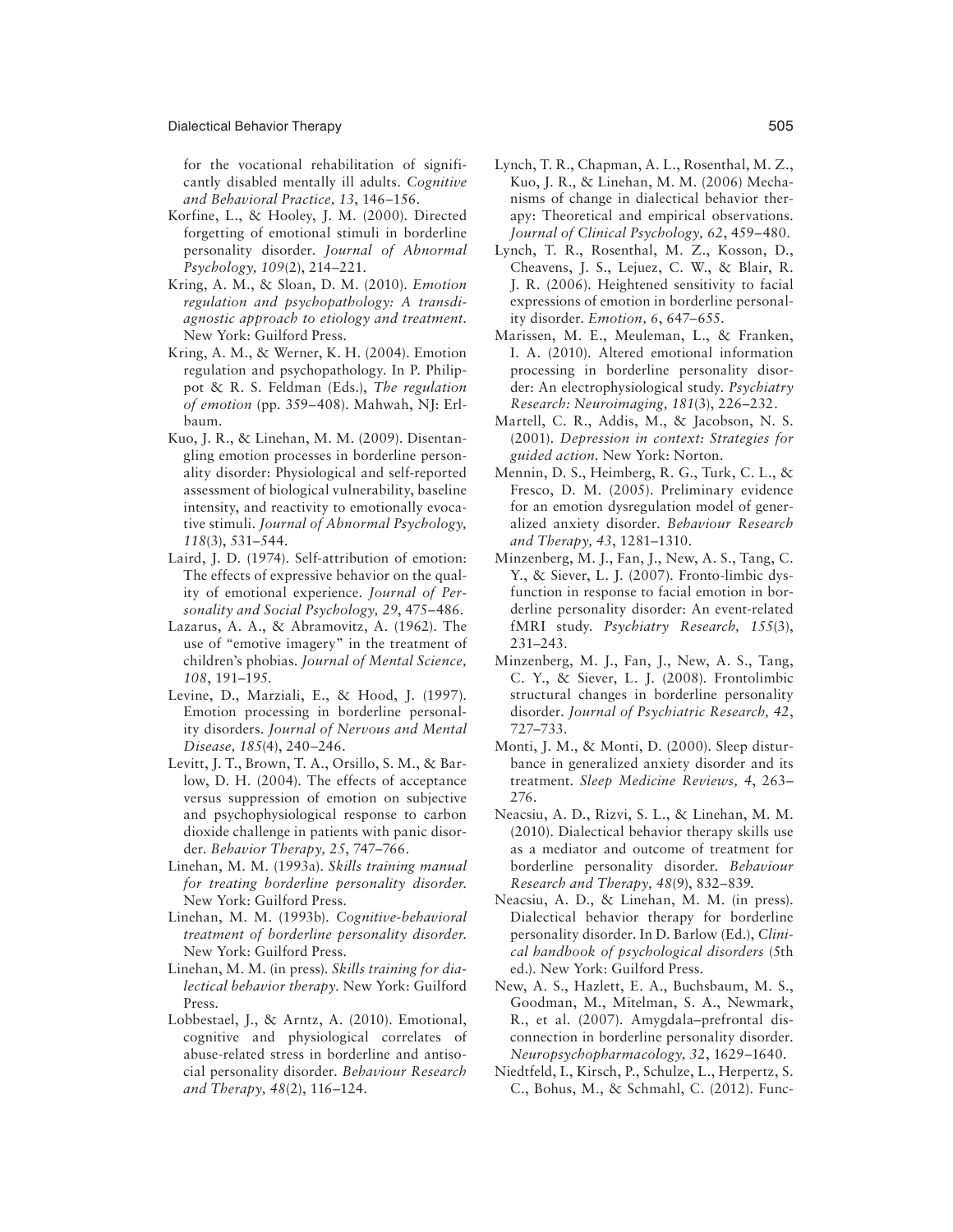tional connectivity of pain mediated affect regulation in borderline personality disorder. *PLoS ONE, 7*(3), e33293.

- Nunes, P. M., Wenzel, A., Borges, K. T., Porto, C. R., Caminha, R. M., & de Oliveira., I. R. (2009). Volumes of the hippocampus and amygdala in patients with borderline personality disorder: A meta- analysis. *Journal of Personality Disorders, 23*, 333–345.
- Philippot, P., Baeyenes, C., Douilliez, C., & Francart, B. (2004). Cognitive regulation of emotion: Application to clinical disorders. In P. Philippot & R. S. Feldman (Eds.), *The regulation of emotion* (pp. 71–100). New York: Erlbaum.
- Philippot, P., Burgos, A. I., Verhasselt, S., & Baeyens, C. (2002). *Specifying emotional information: Modulation of emotional intensity via executive processes*. Paper presented at the 2002 International Society for Research on Emotion Conference, La Cuenca, Spain.
- Pryce, C. R., & Feldon, J. (2003). Long-term neurobehavioural impact of the postnatal environment in rats: Manipulations, effects and mediating mechanisms. *Neuroscience and Biobehavioral Review, 27*, 57–71.
- Ray, W. J., Odenwald, M., Neuner, F., Schauer, M., Ruf, M., Wienbruch, C., et al. (2006). Decoupling neural networks from reality: Dissociative experiences in torture victims are reflected in abnormal brain waves in left frontal cortex. *Psychological Science, 17*(3), 825–829.
- Reitz, S., Krause-Utz, A., Pogatzki-Zahn, E. M., Ebner- Priemer, U., Bohus, M., & Schmahl, C. (2012). Stress regulation and incision in borderline personality disorder—a pilot study modeling cutting behavior. *Journal of Personality Disorders, 26*(4), 605–615.
- Rizvi, S. L., & Linehan, M. M. (2006). The treatment of maladaptive shame in borderline personality disorder: A pilot study of "Opposite Action." *Cognitive and Behavioral Practice, 12*, 437–447.
- Rosenthal, M. Z., Gratz, K. L., Kosson, D. S., Cheavens, J. S., Lejuez, C. W., & Lynch, T. R. (2008). Borderline personality disorder and emotional responding: A review of the research literature. *Clinical Psychology Review, 28*, 75–91.
- Ruocco, A. C. (2005). The neuropsychology of borderline personality disorder: A metaanalysis and review. *Psychiatry Resource, 137*(3), 191–202.
- Schaefer, A., Collette, F., Philippot, P., van der, L. M., Laureys, S., Delfiore, G., et al. (2003).

Neural correlates of "hot" and "cold" emotional processing: A multilevel approach to the functional anatomy of emotion. *NeuroImage, 18*, 938–949.

- Schredl, M., Paul, F., Reinhard, I., Ebner- Priemer, U., Schmahl, C., & Bohus, M. (2012). Sleep and dreaming in patients with borderline personality disorder: A polysomnographic study. *Psychiatry Research, 200*(2–3), 430–436.
- Schulze, L., Domes, G., Krüger, A., Berger, C., Fleischer, M., Prehn, K., et al. (2011). Neuronal correlates of cognitive reappraisal in borderline patients with affective instability. *Biological Psychiatry, 69*(6), 564–573.
- Selby, E. A., & Joiner, T. E. (2009). Cascades of emotion: The emergence of borderline personality disorder from emotional and behavioral dysregulation. *Review of General Psychology, 13*, 219–229.
- Shaver, P., Schwartz, J., Kirson, D., & O'Connor, C. (1987). Emotion knowledge: Further exploration of a prototype approach. *Journal of Personality and Social Psychology, 52*, 1061–1086.
- Smith, C. F., Williamson, D. A., Bray, G. A., & Ryan, D. H. (1999). Flexible vs. rigid dieting strategies: Relationship with adverse behavioral outcomes. *Appetite, 32*, 295–305.
- Soeteman, D. I., Hakkaart-van Roijen, L., Verheul, R., & Busschbach, J. J. (2008). The economic burden of personality disorders in mental health care. *Journal of Clinical Psychiatry, 69*(2), 259–265.
- Soler, J., Pascual, J. C., Tiana, T., Cebria, A., Barrachina, J., Campins, M. J., et al. (2009). Dialectical behaviour therapy skills training compared to standard group therapy in borderline personality disorder: A 3-month randomised controlled clinical trial. *Behaviour Research and Therapy, 47*, 353–358.
- Stepper, S., & Strack, F. (1993). Proprioceptive determinants of emotional and nonemotional feelings. *Journal of Personality and Social Psychology, 64*, 211–220.
- Stiglmayr, C. E., Shapiro, D. A., Stieglitz, R. D., Limberger, M. F., & Bohus, M. (2001). Experience of aversive tension and dissociation in female patients with borderline personality disorder— a controlled study. *Journal Psychiatric Research, 35*, 111–118.
- Tafrate, R. C., Kassinove, H., & Dundin, L. (2002). Anger episodes in high- and low-traitanger community adults. *Journal of Clinical Psychology, 58*, 1573–1590.
- Teasdale, J. D., Segal, Z., & Williams, J. M. (1995). How does cognitive therapy prevent